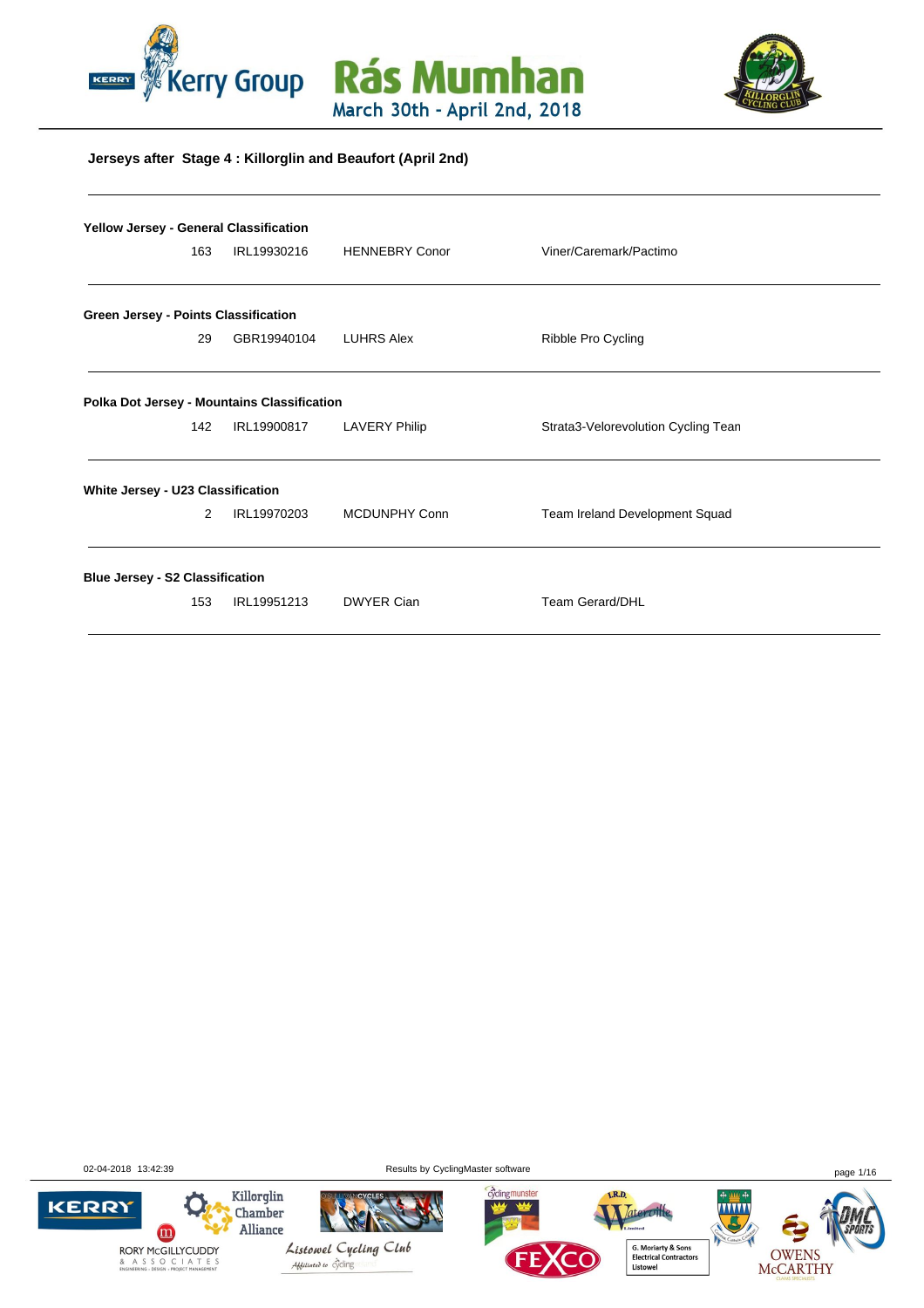



#### **Result Stage 4 : Killorglin and Beaufort (April 2nd)**

*Distance: 112.2 km Average speed of the winner: 45.425 km/h Number of starters: 136 Riders abandoning the race: 9*

| Pos | Nr           | UCI Code    | Surname, Name                                     | Team                                   | Cat            | Time    | Gap | Bonus |
|-----|--------------|-------------|---------------------------------------------------|----------------------------------------|----------------|---------|-----|-------|
| 1   | 38           | NED19941223 | OTTENBROS Joury                                   | <b>West Frisia</b>                     | A1             | 2:28:12 |     | 5"    |
| 2   | 29           | GBR19940104 | LUHRS Alex                                        | Ribble Pro Cycling                     | A1             | 2:28:12 |     | 3"    |
| 3   | 171          | IRL19970920 | <b>MURNANE Conor</b>                              | <b>UCD Fitz Cycles</b>                 | A <sub>1</sub> | 2:28:12 |     | 1"    |
| 4   | 96           | IRL19860814 | <b>MAES Richard</b>                               | Killarney Cycling Club                 | A <sub>1</sub> | 2:28:12 |     |       |
| 5   | 176          | GBR19940424 | <b>CLARKE Matthew</b>                             | Geraghty's-Cora Droma Rúisc            | A1             | 2:28:12 |     |       |
| 6   | 6            | IRL19960924 | <b>RYAN Fintan</b>                                | Leinster                               | A1             | 2:28:12 |     |       |
| 7   | 102          | IRL19920418 | <b>RYAN Simon</b>                                 | Killarney Park Hotel                   | A1             | 2:28:12 |     |       |
| 8   | 5            | IRL19990212 | <b>CORKERY Dillon</b>                             | Team Ireland Development Squad         | A <sub>1</sub> | 2:28:12 |     |       |
| 9   | 37           | NED19971022 | RIJK Dorus de                                     | West Frisia                            | A <sub>1</sub> | 2:28:12 |     |       |
| 10  | 3            | IRL19971107 | <b>TRULOCK Dermot</b>                             | Team Ireland Development Squad         | A+             | 2:28:12 |     |       |
| 11  | 2            | IRL19970203 | MCDUNPHY Conn                                     | Team Ireland Development Squad         | $A+$           | 2:28:12 |     |       |
| 12  | 140          | IRL19740718 | <b>MORIARTY Eugene T</b>                          | Sliabh Luachra CC                      | A1             | 2:28:12 |     |       |
| 13  | 21           | GBR19750325 | <b>MCNAMARA Chris</b>                             | Surrey League Team                     | A1             | 2:28:12 |     |       |
| 14  | 163          | IRL19930216 | <b>HENNEBRY Conor</b>                             | Viner/Caremark/Pactimo                 | A <sub>1</sub> | 2:28:12 |     |       |
| 15  | 53           |             |                                                   | <b>Bandon CC</b>                       | A <sub>2</sub> |         |     |       |
|     |              | IRL19780401 | <b>CANTY Jeremy</b>                               |                                        |                | 2:28:12 |     |       |
| 16  | $\mathbf{1}$ | IRL19940308 | MCKENNA Sean                                      | Team Ireland Development Squad         | $A+$           | 2:28:12 |     |       |
| 17  | 99           | IRL19961113 | <b>KISSANE Conor</b>                              | Killarney Cycling Club                 | A1             | 2:28:12 |     |       |
| 18  | 17           | GBR19940331 | <b>VICKERS Kirk</b>                               | Rhino Velo Race Team                   | A <sub>1</sub> | 2:28:12 |     |       |
| 19  | 42           | IRL19930104 | <b>ZAIDAN Darragh</b>                             | <b>Arcane Cycling Club</b>             | A <sub>1</sub> | 2:28:12 |     |       |
| 20  | 4            | IRL19980208 | <b>MCCANN Conor</b>                               | Team Ireland Development Squad         | A1             | 2:28:12 |     |       |
| 21  | 81           | IRL19840117 | LONGMORE Craig                                    | Dublin Blanco                          | A <sub>2</sub> | 2:28:12 |     |       |
| 22  | 153          | IRL19951213 | <b>DWYER Cian</b>                                 | <b>Team Gerard/DHL</b>                 | A <sub>2</sub> | 2:28:12 |     |       |
| 23  | 133          | IRL19900612 | <b>STEVENS Freddie</b>                            | Scott - Orwell Wheelers                | A1             | 2:28:12 |     |       |
| 24  | 154          | IRL19971112 | MOORE Sean                                        | <b>Team Gerard/DHL</b>                 | A <sub>1</sub> | 2:28:12 |     |       |
| 25  | 178          | GBR19940109 | <b>JOBBER James</b>                               | Geraghty's-Cora Droma Rúisc            | A1             | 2:28:12 |     |       |
| 26  | 20           | GBR19951109 | <b>FERGUSON Callum</b>                            | Rhino Velo Race Team                   | A <sub>1</sub> | 2:28:12 |     |       |
| 27  | 26           | GBR19990922 | <b>CORBETT William</b>                            | Ribble Pro Cycling                     | A <sub>1</sub> | 2:28:12 |     |       |
| 28  | 174          | GRE19980714 | <b>KYRIAKIDIS Ioannis</b>                         | <b>UCD Fitz Cycles</b>                 | A1             | 2:28:12 |     |       |
| 29  | 68           | IRL19710307 | <b>COYLE Christopher</b>                          | Castlebar CC                           | A <sub>1</sub> | 2:28:12 |     |       |
| 30  | 98           | IRL19790523 | <b>BROSNAN John</b>                               | Killarney Cycling Club                 | A1             | 2:28:12 |     |       |
| 31  | 56           | IRL19870210 | O'CONNELL Eoin                                    | <b>Blarney CC-Blarney Castle</b>       | A <sub>1</sub> | 2:28:12 |     |       |
| 32  | 35           | GBR19900706 | <b>KENNEALLY Ben</b>                              | Zero BC                                | A1             | 2:28:12 |     |       |
| 33  | 147          | IRL19810703 | <b>GREALLY Adam</b>                               | St Tiernans Cycling Club               | A1             | 2:28:12 |     |       |
| 34  | 167          | IRL19960317 | DALY Cormac                                       | <b>Tralee Manor West</b>               | A <sub>1</sub> | 2:28:12 |     |       |
| 35  | 32           | POL19810102 | <b>BIEL Patryk</b>                                | Zero BC                                | A1             | 2:28:12 |     |       |
| 36  | 116          | IRL19800730 | <b>KENNEDY Paul</b>                               | Newcastle West CC                      | A <sub>1</sub> | 2:28:12 |     |       |
| 37  | 14           |             |                                                   |                                        | A <sub>1</sub> |         |     |       |
|     |              | GBR19940304 | <b>ATKINS Toby</b><br><b>CAMPBELL GROGAN Ross</b> | Active Edge Race Team                  |                | 2:28:12 |     |       |
| 38  | 111          | IRL19930906 |                                                   | Lucan Cycling Road Club                | A <sub>1</sub> | 2:28:12 |     |       |
| 39  | 10           | IRL19971016 | <b>WHELAN Cillian</b>                             | Leinster                               | A <sub>2</sub> | 2:28:12 |     |       |
| 40  | 77           | IRL19800530 | <b>FULLER Shane</b>                               | De Ronde Van Cork                      | A <sub>2</sub> | 2:28:12 |     |       |
| 41  | 166          | IRL19810214 | <b>MOYNIHAN Cathal</b>                            | <b>Tralee Manor West</b>               | A <sub>1</sub> | 2:28:12 |     |       |
| 42  | 145          | IRL19850702 | <b>MURRAY Stephen</b>                             | Strata3-Velorevolution Cycling Team A1 |                | 2:28:12 |     |       |
| 43  | 18           | GBR19960515 | <b>HAYWARD Oliver</b>                             | Rhino Velo Race Team                   | A1             | 2:28:12 |     |       |
| 44  | 31           | GBR19780417 | <b>ELCOCK Paul</b>                                | Zero BC                                | A <sub>1</sub> | 2:28:12 |     |       |
| 45  | 46           | IRL19871208 | <b>CLARKE Patrick</b>                             | <b>Ballina CC</b>                      | Α1             | 2:28:12 |     |       |
| 46  | 22           | GBR19880716 | BOYMAN James                                      | Surrey League Team                     | A1             | 2:28:12 |     |       |
| 47  | 97           | IRL19870319 | <b>TREACY Marcus</b>                              | Killarney Cycling Club                 | A <sub>2</sub> | 2:28:12 |     |       |
| 48  | 181          | IRL19810608 | <b>MEANEY Richard</b>                             | <b>Westport Covey Wheelers</b>         | A1             | 2:28:12 |     |       |
| 49  | 36           | NED19971201 | <b>GROOT Tim</b>                                  | <b>West Frisia</b>                     | A1             | 2:28:12 |     |       |
| 50  | 165          | IRL19870311 | <b>MCLAUGHLIN Ronan</b>                           | Viner/Caremark/Pactimo                 | A1             | 2:28:12 |     |       |
| 51  | 156          | IRL19900331 | <b>CAWLEY Alan</b>                                | Team Gerry McVeigh Cars                | A1             | 2:28:12 |     |       |
| 52  | 16           | GBR19850917 | <b>GARTHWAITE Matthew</b>                         | Rhino Velo Race Team                   | Α1             | 2:28:12 |     |       |
| 53  | 105          | IRL19821126 | QUIGLEY Mark                                      | Killarney Park Hotel                   | Α1             | 2:28:12 |     |       |
| 54  | 40           | NED19890130 | <b>BEEN Wouter</b>                                | <b>West Frisia</b>                     | A1             | 2:28:12 |     |       |
| 55  | 164          | IRL19990119 | <b>SMITH Luke</b>                                 | Viner/Caremark/Pactimo                 | A1             | 2:28:12 |     |       |
| 56  | 150          | IRL19870830 | <b>REGAN Kieran</b>                               | St Tiernans Cycling Club               | A1             | 2:28:12 |     |       |
|     |              |             |                                                   |                                        |                |         |     |       |

02-04-2018 13:42:39 **Page 2/16** Results by CyclingMaster software **page 2/16** page 2/16







**G. Moriarty & Sons<br>Electrical Contractors<br>Listowel** 

Tateroille,

....



**OWENS** 

**McCARTHY**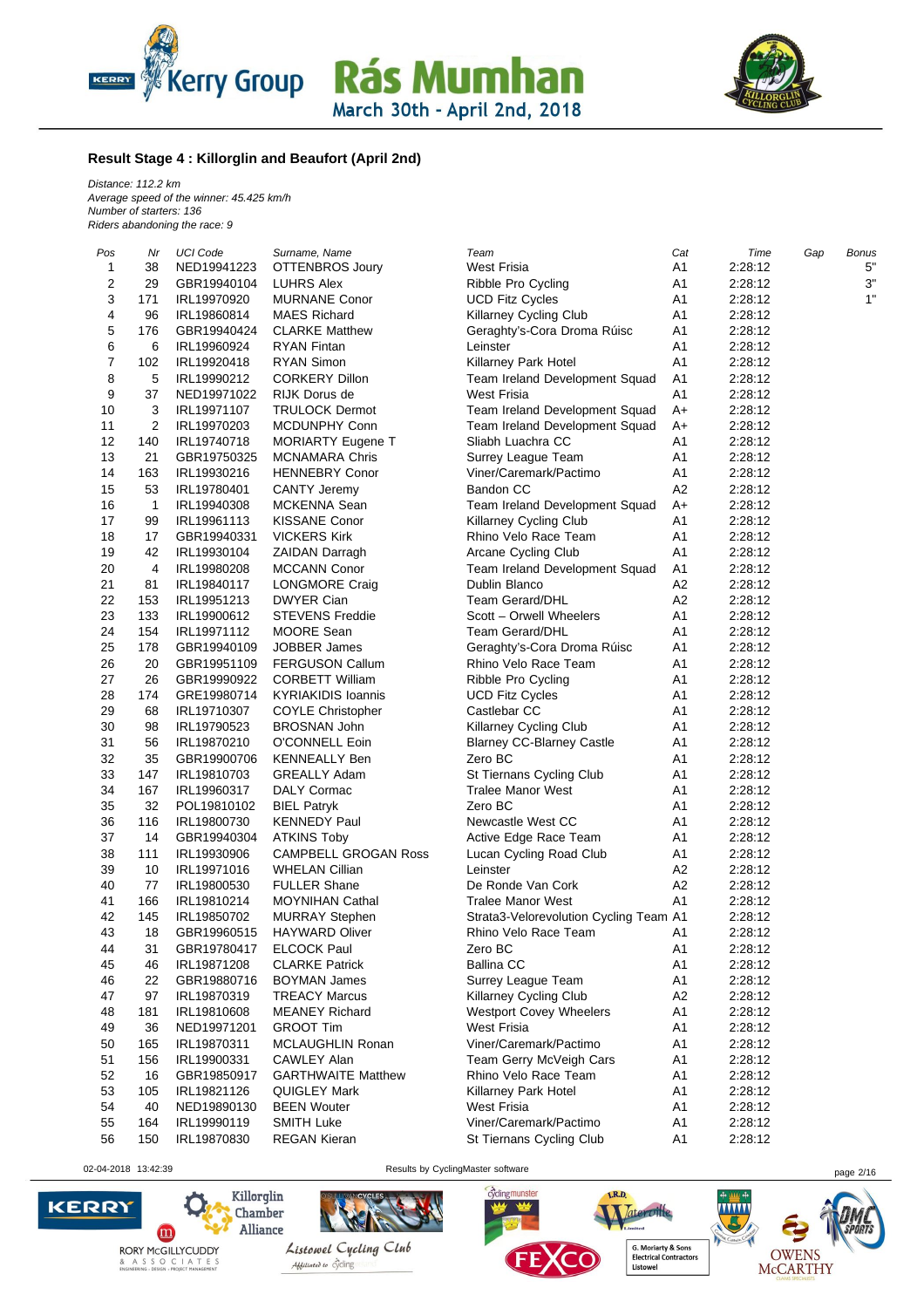



| Pos        | Nr  | <b>UCI Code</b> | Surname, Name             | Team                                   | Cat            | Time               | Gap  | Bonus |
|------------|-----|-----------------|---------------------------|----------------------------------------|----------------|--------------------|------|-------|
| 57         | 161 | IRL19820407     | LACEY Seán                | Viner/Caremark/Pactimo                 | A1             | 2:28:12            |      |       |
| 58         | 74  | IRL19781217     | <b>BROWNE Mike</b>        | Collins Cycle Centre Racet Team        | A <sub>1</sub> | 2:28:12            |      |       |
| 59         | 57  | IRL19840905     | SHEAHAN Colm              | <b>Blarney CC-Blarney Castle</b>       | A1             | 2:28:12            |      |       |
| 60         | 125 | IRL19760525     | <b>HODGE John</b>         | <b>Panduit Carrick Wheelers CC</b>     | A <sub>1</sub> | 2:28:12            |      |       |
| 61         | 59  | IRL19890420     | <b>MCCARTHY Michael</b>   | <b>Blarney CC-Blarney Castle</b>       | A1             | 2:28:12            |      |       |
| 62         | 142 | IRL19900817     | <b>LAVERY Philip</b>      | Strata3-Velorevolution Cycling Team A1 |                | 2:28:12            |      |       |
| 63         | 7   | IRL19840913     | <b>REILLY Christopher</b> | Leinster                               | A1             | 2:28:12            |      |       |
| 64         | 121 | IRL19961003     | <b>BLANCHFIELD Jamie</b>  | <b>Panduit Carrick Wheelers CC</b>     | A1             | 2:28:12            |      |       |
| 65         | 169 | IRL19830829     | <b>SLATTERY Ciaran</b>    | <b>Tralee Manor West</b>               | A <sub>2</sub> | 2:28:12            |      |       |
| 66         | 41  | IRL19980702     | <b>GRENNELL Andre</b>     | Arcane Cycling Club                    | A1             | 2:28:12            |      |       |
| 67         | 25  | GBR19930802     | <b>CARPENTER Lawrence</b> |                                        | A <sub>1</sub> | 2:28:43            | 0:31 |       |
|            |     |                 |                           | Surrey League Team                     |                |                    |      |       |
| 68         | 180 | IRL19870304     | MACAODHA Nigel            | Geraghty's-Cora Droma Rúisc            | A <sub>1</sub> | 2:28:45            | 0:33 |       |
| 69         | 70  | IRL19821203     | <b>BRENNAN David</b>      | Castlebar CC                           | A <sub>2</sub> | 2:28:49            | 0:37 |       |
| 70         | 148 | IRL19830703     | O'REGAN John              | St Tiernans Cycling Club               | A <sub>1</sub> | 2:28:49            | 0:37 |       |
| 71         | 93  | IRL19821001     | <b>ENGLISH Bernard</b>    | Joe Daly Orwell                        | A <sub>2</sub> | 2:29:40            | 1:28 |       |
| 72         | 151 | IRL19840213     | O'BRIEN Paidi             | Team Gerard/DHL                        | A <sub>1</sub> | 2:30:20            | 2:08 |       |
| 73         | 137 | IRL19811005     | <b>CLEVERLEY Richard</b>  | Sliabh Luachra CC                      | A <sub>3</sub> | 2:30:50            | 2:38 |       |
| 74         | 146 | IRL19830422     | <b>QUINN James</b>        | St Tiernans Cycling Club               | A <sub>1</sub> | 2:31:20            | 3:08 |       |
| 75         | 104 | IRL19830920     | <b>NORTON Paul</b>        | Killarney Park Hotel                   | A <sub>1</sub> | 2:31:20            | 3:08 |       |
| 76         | 12  | GBR19971001     | <b>KIRBY Laurence</b>     | Active Edge Race Team                  | A <sub>1</sub> | 2:31:20            | 3:08 |       |
| 77         | 49  | IRL19781108     | <b>CREIGHTON Damien</b>   | <b>Ballina CC</b>                      | A <sub>2</sub> | 2:31:20            | 3:08 |       |
| 78         | 8   | IRL19960922     | <b>MCKENNA Conor</b>      | Leinster                               | A <sub>2</sub> | 2:31:20            | 3:08 |       |
| 79         | 15  | GBR19940915     | <b>BOWERING Thomas</b>    | Active Edge Race Team                  | A <sub>1</sub> | 2:31:20            | 3:08 |       |
| 80         | 39  | NED19900117     | <b>SWEERING Harry</b>     | <b>West Frisia</b>                     | A <sub>1</sub> | 2:31:20            | 3:08 |       |
| 81         | 177 | GBR19860619     | <b>EWING Michael</b>      | Geraghty's-Cora Droma Rúisc            | A <sub>1</sub> | 2:31:20            | 3:08 |       |
| 82         | 34  | GBR19890221     | <b>HARRIS Joe</b>         | Zero BC                                | A1             | 2:31:20            | 3:08 |       |
| 83         | 45  | GER19900118     | <b>SCHMIDT Marcus</b>     | Arcane Cycling Club                    | A <sub>3</sub> | 2:31:20            | 3:08 |       |
| 84         | 23  | GBR19990523     | <b>HILL Joe</b>           | Surrey League Team                     | A1             | 2:31:20            | 3:08 |       |
| 85         | 143 | IRL19890425     | <b>DAVENPORT James</b>    | Strata3-Velorevolution Cycling Team A1 |                | 2:31:20            | 3:08 |       |
| 86         | 113 | IRL19790719     | <b>KILLEEN Ronan</b>      | Lucan Cycling Road Club                | A <sub>1</sub> | 2:31:20            | 3:08 |       |
| 87         | 175 | IRL19980402     | LUKE Joel                 | <b>UCD Fitz Cycles</b>                 | A3             | 2:31:20            | 3:08 |       |
| 88         | 141 | IRL19780417     | FITZGERALD Michael        | Strata3-Velorevolution Cycling Team A1 |                | 2:31:50            | 3:38 |       |
| 89         | 107 | IRL19851112     | <b>QUINN Shane</b>        | Longford Cycling Club                  | A <sub>1</sub> | 2:32:20            | 4:08 |       |
| 90         | 84  | IRL19881215     | <b>MCCOLGAN Peter</b>     | Dublin Blanco                          | A <sub>3</sub> | 2:32:20            | 4:08 |       |
| 91         | 94  | IRL19790821     | <b>SCANLON Graham</b>     | Joe Daly Orwell                        | A <sub>2</sub> | 2:32:20            | 4:08 |       |
| 92         | 91  | IRL19770508     | <b>GEARY Bryan</b>        | Joe Daly Orwell                        | A <sub>1</sub> | 2:32:20            | 4:08 |       |
| 93         | 86  | IRL19720730     | <b>GLEESON Vincent</b>    | Greenmount Cycling Academy             | A <sub>2</sub> | 2:32:20            | 4:08 |       |
| 94         | 115 | IRL19790523     | <b>FLYNN Sean</b>         | Lucan Cycling Road Club                | A <sub>2</sub> | 2:32:20            | 4:08 |       |
| 95         | 114 | IRL19860902     | MCGETTIGAN John           | Lucan Cycling Road Club                | A <sub>2</sub> | 2:32:20            | 4:08 |       |
| 96         | 62  | IRL19740317     | <b>LAPIERRE Don</b>       | <b>Blarney Sportful</b>                | A2             | 2:32:20            | 4:08 |       |
| 97         | 189 | IRL19850427     | <b>KENNEDY Matthew</b>    | 010.ie ZeroOneZero                     | A <sub>2</sub> | 2:32:20            | 4:08 |       |
| 98         | 187 | IRL19810925     | <b>ALLISON Darren</b>     | 010.ie ZeroOneZero                     | A <sub>2</sub> | 2:32:20            | 4:08 |       |
| 99         | 47  | IRL19730509     | <b>MCCORMACK Gareth</b>   | <b>Ballina CC</b>                      | A <sub>1</sub> | 2:32:20            | 4:08 |       |
| 100        | 190 | IRL19730824     | <b>CUMMINS Ken</b>        | 010.ie ZeroOneZero                     | A <sub>3</sub> | 2:32:20            | 4:08 |       |
| 101        | 132 | IRL19800121     | O'FLYNN Ronan             | Scott - Orwell Wheelers                | A <sub>1</sub> | 2:32:20            | 4:08 |       |
|            | 162 | ITA19930904     | CIGALA Matteo             | Viner/Caremark/Pactimo                 | A <sub>1</sub> |                    | 4:08 |       |
| 102<br>103 | 92  | IRL19790725     | <b>CONNORS Odhran</b>     | Joe Daly Orwell                        | A <sub>1</sub> | 2:32:20<br>2:32:20 | 4:08 |       |
|            |     |                 |                           |                                        |                |                    |      |       |
| 104        | 76  | IRL19770105     | AHERNE John               | De Ronde Van Cork                      | A <sub>1</sub> | 2:32:50            | 4:38 |       |
| 105        | 128 | IRL19981227     | <b>KEARNEY Aaron</b>      | Planetx/Carnac                         | A <sub>1</sub> | 2:32:50            | 4:38 |       |
| 106        | 69  | IRL19960122     | <b>BRODY David</b>        | Castlebar CC                           | A1             | 2:32:50            | 4:38 |       |
| 107        | 134 | IRL19880319     | <b>AHERN Eoin</b>         | Scott - Orwell Wheelers                | A <sub>1</sub> | 2:32:50            | 4:38 |       |
| 108        | 80  | IRL19631118     | MURPHY Aj                 | De Ronde Van Cork                      | A <sub>3</sub> | 2:32:50            | 4:38 |       |
| 109        | 136 | IRL19820620     | O'NEILL Shane             | Sliabh Luachra CC                      | A <sub>2</sub> | 2:32:50            | 4:38 |       |
| 110        | 73  | IRL19760407     | <b>COLLINS P J</b>        | Collins Cycle Centre Racet Team        | A <sub>1</sub> | 2:32:50            | 4:38 |       |
| 111        | 90  | IRL19860904     | <b>MCCARTHY Kieran</b>    | Greenmount Cycling Academy             | A <sub>3</sub> | 2:32:50            | 4:38 |       |
| 112        | 139 | IRL19820912     | O'SULLIVAN John           | Sliabh Luachra CC                      | A <sub>3</sub> | 2:32:50            | 4:38 |       |
| 113        | 48  | IRL19810729     | PIETERSE Elmer            | <b>Ballina CC</b>                      | A <sub>1</sub> | 2:32:50            | 4:38 |       |

02-04-2018 13:42:39 Results by CyclingMaster software page 3/16





cyclingmunster



G. Moriarty & Sons<br>Electrical Contractors<br>Listowel

imited

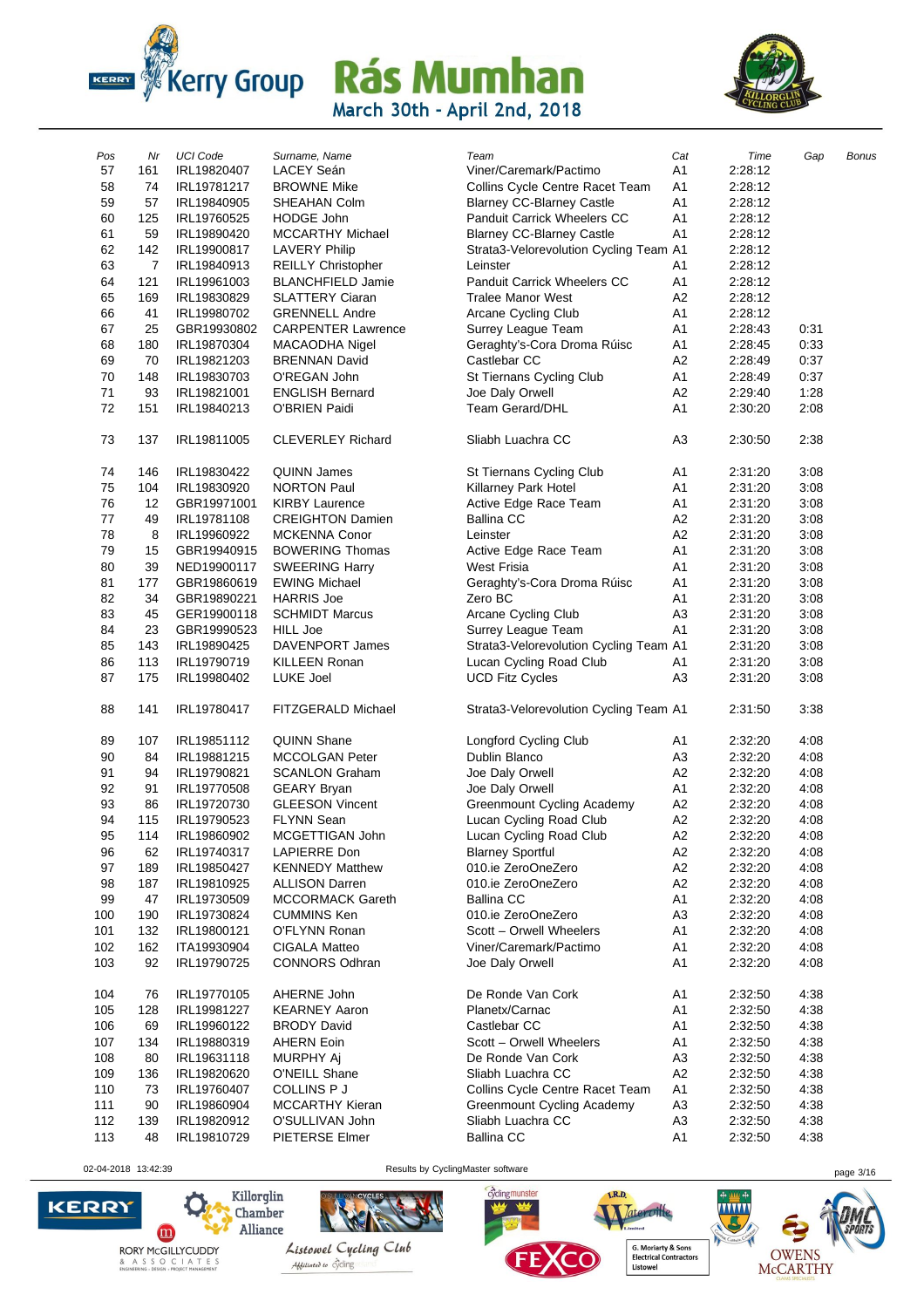



| Pos | Nr  | <b>UCI Code</b> | Surname, Name             | Team                                   | Cat            | Time    | Gap        | <b>Bonus</b> |
|-----|-----|-----------------|---------------------------|----------------------------------------|----------------|---------|------------|--------------|
| 114 | 126 | IRL19940316     | <b>REA Craig</b>          | Planetx/Carnac                         | A <sub>1</sub> | 2:32:50 | 4:38       |              |
| 115 | 28  | GBR19920930     | <b>JONES Richard</b>      | Ribble Pro Cycling                     | A <sub>1</sub> | 2:32:50 | 4:38       |              |
| 116 | 155 | IRL19970310     | <b>SUTCLIFFE Cian</b>     | <b>Team Gerard/DHL</b>                 | A <sub>1</sub> | 2:33:20 | 5:08       |              |
| 117 | 106 | IRL19820503     | <b>COX Stuart</b>         | Longford Cycling Club                  | A <sub>1</sub> | 2:33:20 | 5:08       |              |
| 118 | 170 | IRL19800625     | O'SULLIVAN David          | <b>Tralee Manor West</b>               | A <sub>3</sub> | 2:33:50 | 5:38       |              |
| 119 | 30  | GBR19890512     | <b>REES Jack</b>          | Ribble Pro Cycling                     | A <sub>1</sub> | 2:33:50 | 5:38       |              |
| 120 | 101 | IRL19800420     | <b>COUGHLAN David</b>     | Killarney Park Hotel                   | A <sub>1</sub> | 2:34:20 | 6:08       |              |
| 121 | 82  | IRL19720416     | <b>TALUMAA Tiit</b>       | <b>Dublin Blanco</b>                   | A <sub>2</sub> | 2:34:20 | 6:08       |              |
| 122 | 79  | IRL19820525     | <b>SUTTON Edwin</b>       | De Ronde Van Cork                      | A2             | 2:34:20 | 6:08       |              |
| 123 | 100 | IRL19770228     | <b>CLIFFORD Patrick</b>   | <b>Killarney Cycling Club</b>          | A2             | 2:34:20 | 6:08       |              |
| 124 | 129 | IRL19760711     | <b>FOX Keith</b>          | Planetx/Carnac                         | A <sub>1</sub> | 2:34:20 | 6:08       |              |
| 125 | 108 | IRL19871101     | <b>CASSERLY David</b>     | Longford Cycling Club                  | A <sub>1</sub> | 2:34:50 | 6:38       |              |
| 126 | 63  | IRL19990129     | <b>GREER Jones</b>        | <b>Blarney Sportful</b>                | A <sub>3</sub> | 2:34:50 | 6:38       |              |
| 127 | 50  | TUR19770508     | <b>EKIZ Alex Nedim</b>    | <b>Ballina CC</b>                      | A2             | 2:34:50 | 6:38       |              |
|     | 27  | GBR19940911     | <b>HEWETT David</b>       | Ribble Pro Cycling                     | A <sub>1</sub> | 2:35:20 | 7:08       |              |
|     | 64  | IRL19731007     | MULLOWNEY Owen            | <b>Blarney Sportful</b>                | A <sub>3</sub> | 2:35:20 | 7:08       |              |
|     | 72  | IRL19830829     | <b>BRENNAN Edward</b>     | Collins Cycle Centre Racet Team        | A <sub>1</sub> | 2:35:20 | 7:08       |              |
|     | 75  | IRL19971206     | <b>MESKAUSKAS Arminas</b> | Collins Cycle Centre Racet Team        | A2             | 2:35:20 | 7:08       |              |
|     | 110 | IRL19980103     | COSGROVE Seán             | <b>Longford Cycling Club</b>           | A2             | 2:35:20 | 7:08       |              |
|     | 118 | IRL19941115     | <b>O'BRIEN Aaron</b>      | Newcastle West CC                      | A <sub>1</sub> | 2:35:20 | 7:08       |              |
|     | 119 | IRL19790926     | CAHILL John               | Newcastle West CC                      | A <sub>3</sub> | 2:35:20 | 7:08       |              |
|     | 122 | IRL19830823     | <b>KEARNS Daryl</b>       | Panduit Carrick Wheelers CC            | A <sub>1</sub> | 2:35:20 | 7:08       |              |
|     | 188 | IRL19921207     | <b>BRESNAN Daniel</b>     | 010.ie ZeroOneZero                     | A <sub>1</sub> | 2:35:20 | 7:08       |              |
|     | 54  | IRL19760401     | <b>BAILEY Dan</b>         | Bandon CC                              | A2             |         | <b>DNS</b> |              |
|     | 103 | IRL19860328     | <b>LUCEY Michael</b>      | Killarney Park Hotel                   | A <sub>1</sub> |         | <b>DNS</b> |              |
|     | 124 | IRL19850508     | <b>CULLEN Raymond</b>     | <b>Panduit Carrick Wheelers CC</b>     | A2             |         | <b>DNS</b> |              |
|     | 144 | IRL19740114     | <b>DOYLE Anthony</b>      | Strata3-Velorevolution Cycling Team A1 |                |         | <b>DNS</b> |              |
|     | 183 | IRL19800606     | <b>MCGREEVY James</b>     | <b>Westport Covey Wheelers</b>         | A <sub>1</sub> |         | <b>DNS</b> |              |

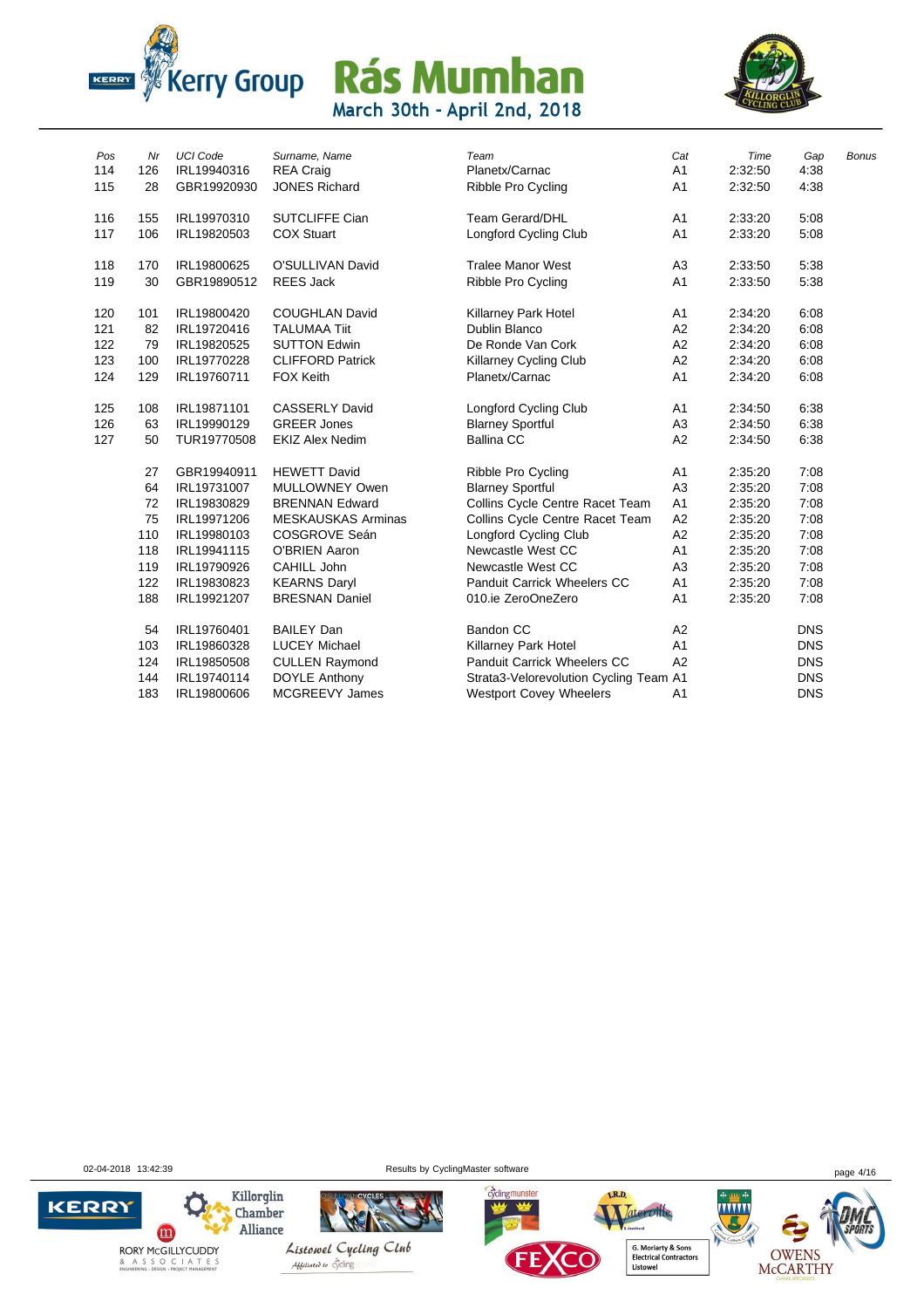



#### **Result Stage 4 : Killorglin and Beaufort (April 2nd) - S2 Category**

| Pos          | Nr  | <b>UCI Code</b> | Surname, Name             | Team                               | Cat            | Time    | Gap        | <b>Bonus</b> |
|--------------|-----|-----------------|---------------------------|------------------------------------|----------------|---------|------------|--------------|
| $\mathbf{1}$ | 53  | IRL19780401     | <b>CANTY Jeremy</b>       | <b>Bandon CC</b>                   | A <sub>2</sub> | 2:28:12 |            |              |
| 2            | 81  | IRL19840117     | <b>LONGMORE Craig</b>     | Dublin Blanco                      | A <sub>2</sub> | 2:28:12 |            |              |
| 3            | 153 | IRL19951213     | <b>DWYER Cian</b>         | <b>Team Gerard/DHL</b>             | A <sub>2</sub> | 2:28:12 |            |              |
| 4            | 10  | IRL19971016     | <b>WHELAN Cillian</b>     | Leinster                           | A <sub>2</sub> | 2:28:12 |            |              |
| 5            | 77  | IRL19800530     | <b>FULLER Shane</b>       | De Ronde Van Cork                  | A <sub>2</sub> | 2:28:12 |            |              |
| 6            | 97  | IRL19870319     | <b>TREACY Marcus</b>      | Killarney Cycling Club             | A <sub>2</sub> | 2:28:12 |            |              |
| 7            | 169 | IRL19830829     | <b>SLATTERY Ciaran</b>    | <b>Tralee Manor West</b>           | A2             | 2:28:12 |            |              |
| 8            | 70  | IRL19821203     | <b>BRENNAN David</b>      | Castlebar CC                       | A <sub>2</sub> | 2:28:49 | 0:37       |              |
| 9            | 93  | IRL19821001     | <b>ENGLISH Bernard</b>    | Joe Daly Orwell                    | A <sub>2</sub> | 2:29:40 | 1:28       |              |
|              | 137 | IRL19811005     | <b>CLEVERLEY Richard</b>  | Sliabh Luachra CC                  | A <sub>3</sub> | 2:30:50 | 2:38       |              |
|              | 49  | IRL19781108     | <b>CREIGHTON Damien</b>   | <b>Ballina CC</b>                  | A <sub>2</sub> | 2:31:20 | 3:08       |              |
|              | 8   | IRL19960922     | MCKENNA Conor             | Leinster                           | A <sub>2</sub> | 2:31:20 | 3:08       |              |
|              | 45  | GER19900118     | <b>SCHMIDT Marcus</b>     | Arcane Cycling Club                | A <sub>3</sub> | 2:31:20 | 3:08       |              |
|              | 175 | IRL19980402     | LUKE Joel                 | <b>UCD Fitz Cycles</b>             | A <sub>3</sub> | 2:31:20 | 3:08       |              |
|              | 84  | IRL19881215     | <b>MCCOLGAN Peter</b>     | Dublin Blanco                      | A3             | 2:32:20 | 4:08       |              |
|              | 94  | IRL19790821     | <b>SCANLON Graham</b>     | Joe Daly Orwell                    | A <sub>2</sub> | 2:32:20 | 4:08       |              |
|              | 86  | IRL19720730     | <b>GLEESON Vincent</b>    | Greenmount Cycling Academy         | A <sub>2</sub> | 2:32:20 | 4:08       |              |
|              | 115 | IRL19790523     | <b>FLYNN Sean</b>         | Lucan Cycling Road Club            | A <sub>2</sub> | 2:32:20 | 4:08       |              |
|              | 114 | IRL19860902     | MCGETTIGAN John           | Lucan Cycling Road Club            | A <sub>2</sub> | 2:32:20 | 4:08       |              |
|              | 62  | IRL19740317     | LAPIERRE Don              | <b>Blarney Sportful</b>            | A2             | 2:32:20 | 4:08       |              |
|              | 189 | IRL19850427     | <b>KENNEDY Matthew</b>    | 010.ie ZeroOneZero                 | A <sub>2</sub> | 2:32:20 | 4:08       |              |
|              | 187 | IRL19810925     | <b>ALLISON Darren</b>     | 010.ie ZeroOneZero                 | A <sub>2</sub> | 2:32:20 | 4:08       |              |
|              | 190 | IRL19730824     | <b>CUMMINS Ken</b>        | 010.ie ZeroOneZero                 | A <sub>3</sub> | 2:32:20 | 4:08       |              |
|              | 80  | IRL19631118     | MURPHY Aj                 | De Ronde Van Cork                  | A3             | 2:32:50 | 4:38       |              |
|              | 136 | IRL19820620     | O'NEILL Shane             | Sliabh Luachra CC                  | A2             | 2:32:50 | 4:38       |              |
|              | 90  | IRL19860904     | <b>MCCARTHY Kieran</b>    | Greenmount Cycling Academy         | A3             | 2:32:50 | 4:38       |              |
|              | 139 | IRL19820912     | O'SULLIVAN John           | Sliabh Luachra CC                  | A <sub>3</sub> | 2:32:50 | 4:38       |              |
|              | 170 | IRL19800625     | O'SULLIVAN David          | <b>Tralee Manor West</b>           | A <sub>3</sub> | 2:33:50 | 5:38       |              |
|              | 82  | IRL19720416     | <b>TALUMAA Tiit</b>       | Dublin Blanco                      | A <sub>2</sub> | 2:34:20 | 6:08       |              |
|              | 79  | IRL19820525     | <b>SUTTON Edwin</b>       | De Ronde Van Cork                  | A <sub>2</sub> | 2:34:20 | 6:08       |              |
|              | 100 | IRL19770228     | <b>CLIFFORD Patrick</b>   | Killarney Cycling Club             | A <sub>2</sub> | 2:34:20 | 6:08       |              |
|              | 63  | IRL19990129     | <b>GREER Jones</b>        | <b>Blarney Sportful</b>            | A3             | 2:34:50 | 6:38       |              |
|              | 50  | TUR19770508     | <b>EKIZ Alex Nedim</b>    | <b>Ballina CC</b>                  | A2             | 2:34:50 | 6:38       |              |
|              | 64  | IRL19731007     | MULLOWNEY Owen            | <b>Blarney Sportful</b>            | A <sub>3</sub> | 2:35:20 | 7:08       |              |
|              | 75  | IRL19971206     | <b>MESKAUSKAS Arminas</b> | Collins Cycle Centre Racet Team    | A <sub>2</sub> | 2:35:20 | 7:08       |              |
|              | 110 | IRL19980103     | COSGROVE Seán             | <b>Longford Cycling Club</b>       | A <sub>2</sub> | 2:35:20 | 7:08       |              |
|              | 119 | IRL19790926     | CAHILL John               | Newcastle West CC                  | A <sub>3</sub> | 2:35:20 | 7:08       |              |
|              | 54  | IRL19760401     | <b>BAILEY Dan</b>         | Bandon CC                          | A <sub>2</sub> |         | <b>DNS</b> |              |
|              | 124 | IRL19850508     | <b>CULLEN Raymond</b>     | <b>Panduit Carrick Wheelers CC</b> | A2             |         | <b>DNS</b> |              |

& A S S O C I A T E S<br>ENGINEERING - DESIGN - PROJECT MANAGEMENT

**KERRY** 

02-04-2018 13:42:39 **Page 5/16** Results by CyclingMaster software **page 5/16** page 5/16





Listowel Cycling Club Abbiliated to cycling



Tateroille, .... **G. Moriarty & Sons<br>Electrical Contractors<br>Listowel** 

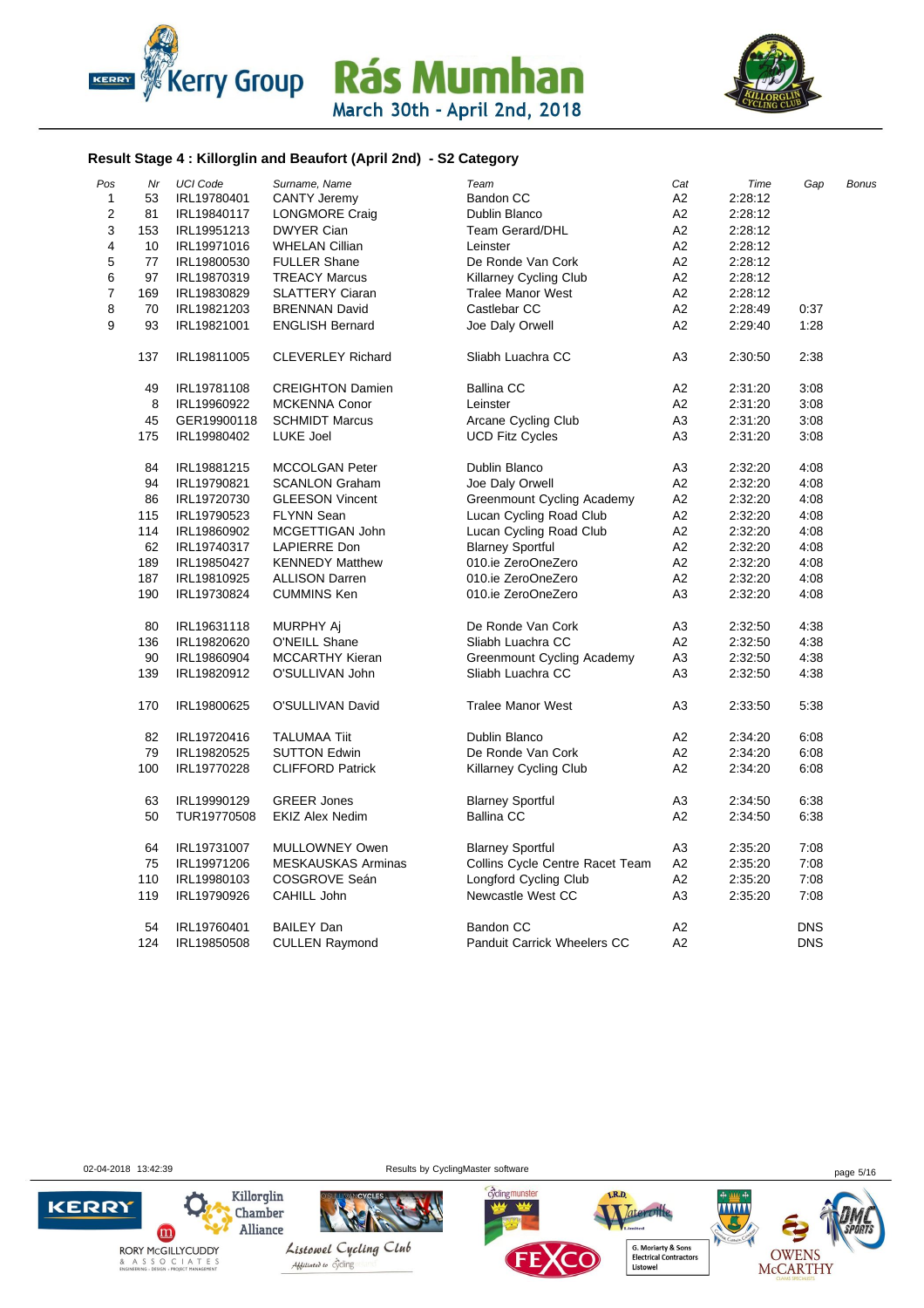



#### **Individual Classification by Time after Stage 4 : Killorglin and Beaufort (April 2nd)**

| Pos            | Nr             | <b>UCI Code</b> | Surname, Name               | Team                                   | Cat            | Time                 | Gap   | <b>Bonus</b> |
|----------------|----------------|-----------------|-----------------------------|----------------------------------------|----------------|----------------------|-------|--------------|
| $\mathbf{1}$   | 163            | IRL19930216     | <b>HENNEBRY Conor</b>       | Viner/Caremark/Pactimo                 | A1             | 11:51:25             |       |              |
| 2              | 14             | GBR19940304     | <b>ATKINS Toby</b>          | Active Edge Race Team                  | A1             | 11:51:27             | 0:02  |              |
| 3              | 1              | IRL19940308     | MCKENNA Sean                | Team Ireland Development Squad         | $A+$           | 11:51:29             | 0:04  |              |
| 4              | 16             | GBR19850917     | <b>GARTHWAITE Matthew</b>   | Rhino Velo Race Team                   | A1             | 11:51:29             |       |              |
| 5              | $\overline{2}$ | IRL19970203     | <b>MCDUNPHY Conn</b>        | Team Ireland Development Squad         | $A+$           | 11:51:34             | 0:09  |              |
| 6              | 3              | IRL19971107     | <b>TRULOCK Dermot</b>       | Team Ireland Development Squad         | A+             | 11:51:41             | 0:16  |              |
| $\overline{7}$ | 142            | IRL19900817     | <b>LAVERY Philip</b>        | Strata3-Velorevolution Cycling Team A1 |                | 11:51:43             | 0:18  |              |
| 8              | 176            | GBR19940424     | <b>CLARKE Matthew</b>       | Geraghty's-Cora Droma Rúisc            | A1             | 11:51:44             | 0:19  |              |
| 9              | 178            | GBR19940109     | <b>JOBBER James</b>         | Geraghty's-Cora Droma Rúisc            | A1             | 11:51:44             |       |              |
| 10             | 37             | NED19971022     | RIJK Dorus de               | <b>West Frisia</b>                     | A1             | 11:51:48             | 0:23  |              |
| 11             | 18             | GBR19960515     | <b>HAYWARD Oliver</b>       | Rhino Velo Race Team                   | A1             |                      |       |              |
| 12             | 161            |                 | LACEY Seán                  | Viner/Caremark/Pactimo                 | A1             | 11:51:48<br>11:51:48 |       |              |
| 13             |                | IRL19820407     |                             | Ribble Pro Cycling                     |                |                      |       | 3"           |
| 14             | 29             | GBR19940104     | <b>LUHRS Alex</b>           |                                        | A <sub>1</sub> | 11:51:53             | 0:28  |              |
|                | 165            | IRL19870311     | MCLAUGHLIN Ronan            | Viner/Caremark/Pactimo                 | A1             | 11:52:13             | 0:48  |              |
| 15             | 4              | IRL19980208     | <b>MCCANN Conor</b>         | Team Ireland Development Squad         | A <sub>1</sub> | 11:52:15             | 0:50  |              |
| 16             | 166            | IRL19810214     | <b>MOYNIHAN Cathal</b>      | <b>Tralee Manor West</b>               | A <sub>1</sub> | 11:52:36             | 1:11  |              |
| 17             | 20             | GBR19951109     | <b>FERGUSON Callum</b>      | Rhino Velo Race Team                   | A <sub>1</sub> | 11:52:46             | 1:21  |              |
| 18             | 6              | IRL19960924     | <b>RYAN Fintan</b>          | Leinster                               | A1             | 11:52:52             | 1:27  |              |
| 19             | 56             | IRL19870210     | O'CONNELL Eoin              | <b>Blarney CC-Blarney Castle</b>       | A1             | 11:52:52             |       |              |
| 20             | 5              | IRL19990212     | <b>CORKERY Dillon</b>       | Team Ireland Development Squad         | A <sub>1</sub> | 11:55:24             | 3:59  |              |
| 21             | 40             | NED19890130     | <b>BEEN Wouter</b>          | <b>West Frisia</b>                     | A1             | 11:55:25             | 4:00  |              |
| 22             | 167            | IRL19960317     | DALY Cormac                 | <b>Tralee Manor West</b>               | A1             | 11:55:50             | 4:25  |              |
| 23             | 143            | IRL19890425     | DAVENPORT James             | Strata3-Velorevolution Cycling Team A1 |                | 11:56:04             | 4:39  |              |
| 24             | 121            | IRL19961003     | <b>BLANCHFIELD Jamie</b>    | <b>Panduit Carrick Wheelers CC</b>     | A1             | 11:56:28             | 5:03  |              |
| 25             | 145            | IRL19850702     | <b>MURRAY Stephen</b>       | Strata3-Velorevolution Cycling Team A1 |                | 11:56:48             | 5:23  |              |
| 26             | 96             | IRL19860814     | <b>MAES Richard</b>         | Killarney Cycling Club                 | A1             | 11:56:50             | 5:25  |              |
| 27             | 99             | IRL19961113     | <b>KISSANE Conor</b>        | Killarney Cycling Club                 | A1             | 11:56:53             | 5:28  |              |
| 28             | 21             | GBR19750325     | <b>MCNAMARA Chris</b>       | Surrey League Team                     | A1             | 11:57:00             | 5:35  |              |
| 29             | 31             | GBR19780417     | <b>ELCOCK Paul</b>          | Zero BC                                | A1             | 11:57:41             | 6:16  |              |
| 30             | 46             | IRL19871208     | <b>CLARKE Patrick</b>       | <b>Ballina CC</b>                      | A <sub>1</sub> | 11:58:55             | 7:30  |              |
| 31             | 151            | IRL19840213     | O'BRIEN Paidi               | Team Gerard/DHL                        | A1             | 11:59:04             | 7:39  |              |
| 32             | 153            | IRL19951213     | <b>DWYER Cian</b>           | Team Gerard/DHL                        | A2             | 11:59:58             | 8:33  |              |
| 33             | 140            | IRL19740718     | MORIARTY Eugene T           | Sliabh Luachra CC                      | A1             | 11:59:58             |       |              |
| 34             | 53             | IRL19780401     | <b>CANTY Jeremy</b>         | Bandon CC                              | A2             | 11:59:58             |       |              |
| 35             | 147            | IRL19810703     | <b>GREALLY Adam</b>         | St Tiernans Cycling Club               | A1             | 11:59:58             |       |              |
| 36             | 125            | IRL19760525     | <b>HODGE John</b>           | Panduit Carrick Wheelers CC            | A <sub>1</sub> | 11:59:58             |       |              |
| 37             | 36             | NED19971201     | <b>GROOT Tim</b>            | <b>West Frisia</b>                     | A <sub>1</sub> | 12:00:07             | 8:42  |              |
| 38             | 38             | NED19941223     | OTTENBROS Joury             | <b>West Frisia</b>                     | A1             | 12:00:09             | 8:44  | 5"           |
| 39             | 57             | IRL19840905     | SHEAHAN Colm                | <b>Blarney CC-Blarney Castle</b>       | A <sub>1</sub> | 12:00:33             | 9:08  |              |
| 40             | 116            | IRL19800730     | <b>KENNEDY Paul</b>         | Newcastle West CC                      | A1             | 12:00:35             | 9:10  |              |
| 41             | 181            | IRL19810608     | <b>MEANEY Richard</b>       | <b>Westport Covey Wheelers</b>         | A <sub>1</sub> | 12:01:18             | 9:53  |              |
| 42             | 25             | GBR19930802     | <b>CARPENTER Lawrence</b>   | Surrey League Team                     | A1             | 12:02:29             | 11:04 |              |
| 43             | 17             | GBR19940331     | <b>VICKERS Kirk</b>         | Rhino Velo Race Team                   | Α1             | 12:03:22             | 11:57 |              |
| 44             | 34             | GBR19890221     | <b>HARRIS Joe</b>           | Zero BC                                | A <sub>1</sub> | 12:03:43             | 12:18 |              |
| 45             | 111            | IRL19930906     | <b>CAMPBELL GROGAN Ross</b> | Lucan Cycling Road Club                | A1             | 12:04:20             | 12:55 |              |
| 46             | 32             | POL19810102     | <b>BIEL Patryk</b>          | Zero BC                                | A <sub>1</sub> | 12:04:20             |       |              |
| 47             | 98             | IRL19790523     | <b>BROSNAN John</b>         | Killarney Cycling Club                 | Α1             | 12:04:24             | 12:59 |              |
| 48             | 171            | IRL19970920     | <b>MURNANE Conor</b>        | <b>UCD Fitz Cycles</b>                 | A <sub>1</sub> | 12:04:40             | 13:15 | 1"           |
| 49             | 69             | IRL19960122     | <b>BRODY David</b>          | Castlebar CC                           | A <sub>1</sub> | 12:06:04             | 14:39 |              |
| 50             | 154            | IRL19971112     | MOORE Sean                  | Team Gerard/DHL                        | A1             | 12:06:06             | 14:41 |              |
| 51             | 164            | IRL19990119     | <b>SMITH Luke</b>           | Viner/Caremark/Pactimo                 | A1             | 12:07:11             | 15:46 |              |
| 52             | 22             | GBR19880716     | <b>BOYMAN James</b>         | Surrey League Team                     | A <sub>1</sub> | 12:07:14             | 15:49 |              |
| 53             | 104            | IRL19830920     | <b>NORTON Paul</b>          | Killarney Park Hotel                   | A1             | 12:07:28             | 16:03 |              |
| 54             | 132            |                 | O'FLYNN Ronan               | Scott - Orwell Wheelers                | A <sub>1</sub> | 12:08:14             | 16:49 |              |
| 55             | 47             | IRL19800121     |                             | <b>Ballina CC</b>                      | A1             |                      |       |              |
|                |                | IRL19730509     | <b>MCCORMACK Gareth</b>     |                                        |                | 12:08:28             | 17:03 |              |
| 56             | 155            | IRL19970310     | <b>SUTCLIFFE Cian</b>       | Team Gerard/DHL                        | A1             | 12:09:32             | 18:07 |              |
| 57             | 97             | IRL19870319     | <b>TREACY Marcus</b>        | Killarney Cycling Club                 | A <sub>2</sub> | 12:10:07             | 18:42 |              |
| 58             | 81             | IRL19840117     | <b>LONGMORE Craig</b>       | Dublin Blanco                          | A <sub>2</sub> | 12:11:09             | 19:44 |              |
| 59             | 133            | IRL19900612     | <b>STEVENS Freddie</b>      | Scott - Orwell Wheelers                | A1             | 12:13:47             | 22:22 |              |
| 60             | 122            | IRL19830823     | <b>KEARNS Daryl</b>         | <b>Panduit Carrick Wheelers CC</b>     | A1             | 12:14:08             | 22:43 |              |

02-04-2018 13:42:39 Results by CyclingMaster software page 6/16





Listowel Cycling Club Abbiliated to cycling

cyclingmunster



LR.D.

G. Moriarty & Sons<br>Electrical Contractors<br>Listowel

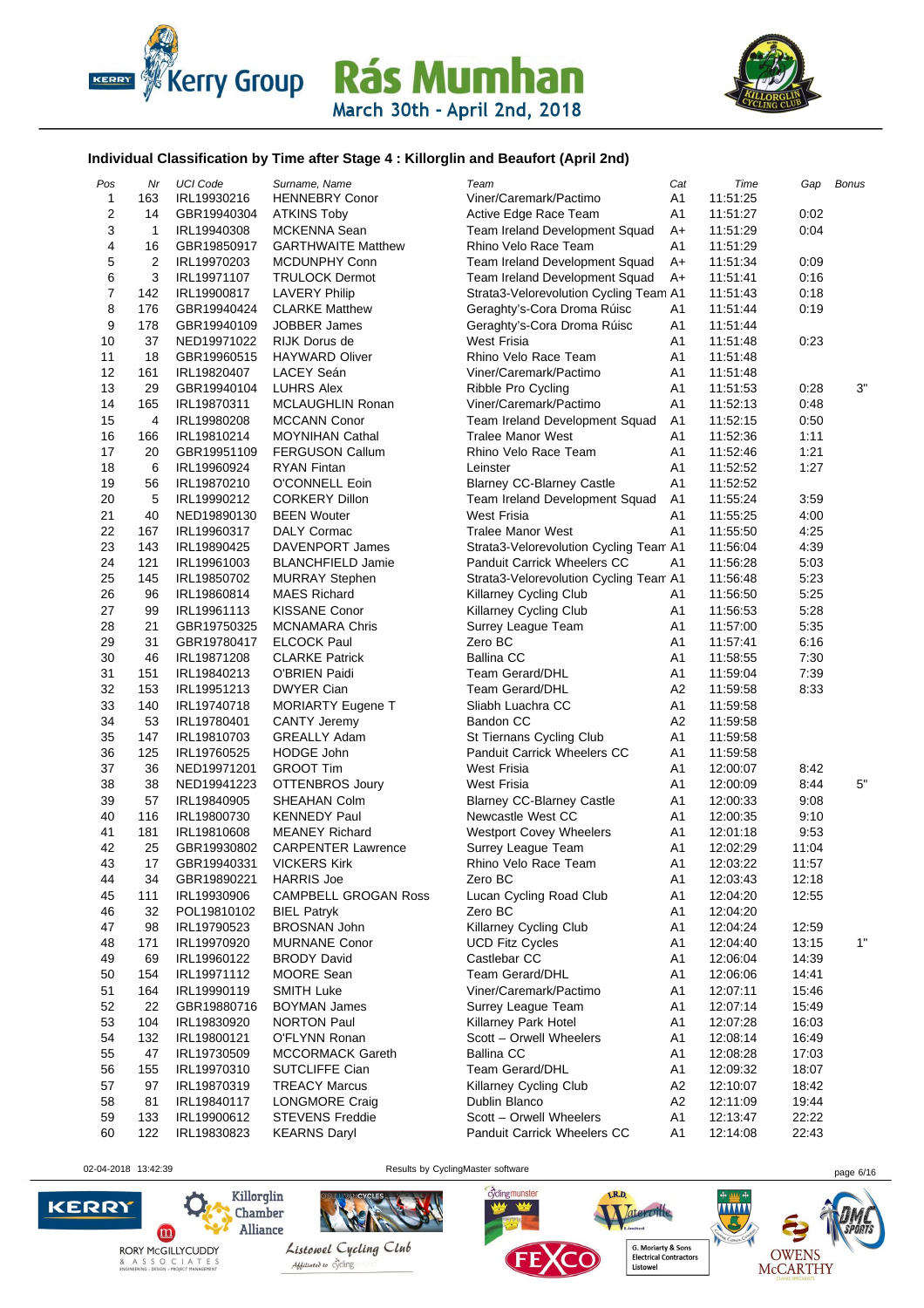



| Pos        | Nr  | <b>UCI Code</b>            | Surname, Name             | Team                                   | Cat                  | Time     | Gap     | <b>Bonus</b> |
|------------|-----|----------------------------|---------------------------|----------------------------------------|----------------------|----------|---------|--------------|
| 61         | 26  | GBR19990922                | <b>CORBETT William</b>    | Ribble Pro Cycling                     | A1                   | 12:14:36 | 23:11   |              |
| 62         | 77  | IRL19800530                | <b>FULLER Shane</b>       | De Ronde Van Cork                      | A2                   | 12:15:38 | 24:13   |              |
| 63         | 12  | GBR19971001                | <b>KIRBY Laurence</b>     | Active Edge Race Team                  | A <sub>1</sub>       | 12:15:43 | 24:18   |              |
| 64         | 105 | IRL19821126                | QUIGLEY Mark              | Killarney Park Hotel                   | A1                   | 12:15:44 | 24:19   |              |
| 65         | 174 | GRE19980714                | <b>KYRIAKIDIS Ioannis</b> | <b>UCD Fitz Cycles</b>                 | A1                   | 12:15:55 | 24:30   |              |
| 66         | 141 | IRL19780417                | FITZGERALD Michael        | Strata3-Velorevolution Cycling Team A1 |                      | 12:16:33 | 25:08   |              |
| 67         | 35  | GBR19900706                | <b>KENNEALLY Ben</b>      | Zero BC                                | A1                   | 12:17:01 | 25:36   |              |
| 68         | 162 | ITA19930904                | CIGALA Matteo             | Viner/Caremark/Pactimo                 | A1                   | 12:17:49 | 26:24   |              |
| 69         | 68  | IRL19710307                | <b>COYLE Christopher</b>  | Castlebar CC                           | A <sub>1</sub>       | 12:18:45 | 27:20   |              |
| 70         | 23  | GBR19990523                | <b>HILL Joe</b>           | Surrey League Team                     | A1                   | 12:20:36 | 29:11   |              |
| 71         | 128 | IRL19981227                | <b>KEARNEY Aaron</b>      | Planetx/Carnac                         | A1                   | 12:21:44 | 30:19   |              |
| 72         | 93  | IRL19821001                | <b>ENGLISH Bernard</b>    | Joe Daly Orwell                        | A <sub>2</sub>       | 12:22:11 | 30:46   |              |
| 73         | 126 | IRL19940316                | <b>REA Craig</b>          | Planetx/Carnac                         | A <sub>1</sub>       | 12:22:43 | 31:18   |              |
| 74         | 30  | GBR19890512                | REES Jack                 | Ribble Pro Cycling                     | A1                   | 12:26:21 | 34:56   |              |
| 75         | 102 | IRL19920418                | <b>RYAN Simon</b>         | Killarney Park Hotel                   | A <sub>1</sub>       | 12:27:09 | 35:44   |              |
| 76         | 39  | NED19900117                | <b>SWEERING Harry</b>     | West Frisia                            | A1                   | 12:27:12 | 35:47   |              |
| 77         | 148 | IRL19830703                | O'REGAN John              | St Tiernans Cycling Club               | A <sub>1</sub>       | 12:27:57 | 36:32   |              |
| 78         | 74  | IRL19781217                | <b>BROWNE Mike</b>        | Collins Cycle Centre Racet Team        | A <sub>1</sub>       | 12:30:10 | 38:45   |              |
| 79         | 7   | IRL19840913                | <b>REILLY Christopher</b> | Leinster                               | A <sub>1</sub>       | 12:30:29 | 39:04   |              |
| 80         | 15  | GBR19940915                | <b>BOWERING Thomas</b>    | Active Edge Race Team                  | A1                   | 12:30:56 | 39:31   |              |
| 81         | 156 | IRL19900331                | <b>CAWLEY Alan</b>        | Team Gerry McVeigh Cars                | A1                   | 12:31:53 | 40:28   |              |
| 82         | 113 | IRL19790719                | <b>KILLEEN Ronan</b>      | Lucan Cycling Road Club                | A <sub>1</sub>       | 12:32:14 | 40:49   |              |
| 83         | 70  | IRL19821203                | <b>BRENNAN David</b>      | Castlebar CC                           | A <sub>2</sub>       | 12:33:08 | 41:43   |              |
| 84         | 10  | IRL19971016                | <b>WHELAN Cillian</b>     | Leinster                               | A2                   | 12:33:21 | 41:56   |              |
| 85         | 76  | IRL19770105                | AHERNE John               | De Ronde Van Cork                      | A1                   | 12:34:00 | 42:35   |              |
| 86         | 118 | IRL19941115                | O'BRIEN Aaron             | Newcastle West CC                      | A1                   | 12:35:36 | 44:11   |              |
| 87         | 100 | IRL19770228                | <b>CLIFFORD Patrick</b>   | Killarney Cycling Club                 | A2                   | 12:35:47 | 44:22   |              |
| 88         | 45  | GER19900118                | <b>SCHMIDT Marcus</b>     | Arcane Cycling Club                    | A <sub>3</sub>       | 12:36:11 | 44:46   |              |
| 89         | 101 | IRL19800420                | COUGHLAN David            | Killarney Park Hotel                   | A1                   | 12:39:57 | 48:32   |              |
| 90         | 180 | IRL19870304                | MACAODHA Nigel            | Geraghty's-Cora Droma Rúisc            | A <sub>1</sub>       | 12:42:07 | 50:42   |              |
| 91         | 92  | IRL19790725                | <b>CONNORS Odhran</b>     | Joe Daly Orwell                        | A1                   | 12:43:35 | 52:10   |              |
| 92         | 150 | IRL19870830                | <b>REGAN Kieran</b>       | St Tiernans Cycling Club               | A <sub>1</sub>       | 12:44:23 | 52:58   |              |
| 93         | 28  | GBR19920930                | <b>JONES Richard</b>      | Ribble Pro Cycling                     | A <sub>1</sub>       | 12:44:35 | 53:10   |              |
| 94         | 27  | GBR19940911                | <b>HEWETT David</b>       | Ribble Pro Cycling                     | A1                   | 12:46:05 | 54:40   |              |
| 95         | 84  | IRL19881215                | <b>MCCOLGAN Peter</b>     | Dublin Blanco                          | A <sub>3</sub>       | 12:46:18 | 54:53   |              |
| 96         | 48  | IRL19810729                | PIETERSE Elmer            | Ballina CC                             | A1                   | 12:46:45 | 55:20   |              |
| 97         | 41  | IRL19980702                | <b>GRENNELL Andre</b>     | Arcane Cycling Club                    | A1                   | 12:48:27 | 57:02   |              |
| 98         | 119 | IRL19790926                | CAHILL John               | Newcastle West CC                      | A <sub>3</sub>       | 12:49:12 | 57:47   |              |
| 99         | 49  | IRL19781108                | <b>CREIGHTON Damien</b>   | <b>Ballina CC</b>                      | A <sub>2</sub>       | 12:49:35 | 58:10   |              |
| 100        | 137 | IRL19811005                | <b>CLEVERLEY Richard</b>  | Sliabh Luachra CC                      | A <sub>3</sub>       | 12:50:24 | 58:59   |              |
| 101        | 91  | IRL19770508                | <b>GEARY Bryan</b>        | Joe Daly Orwell                        | A1                   | 12:51:22 | 59:57   |              |
| 102        | 107 | IRL19851112                | <b>QUINN Shane</b>        | Longford Cycling Club                  | A <sub>1</sub>       | 12:51:22 |         |              |
| 103        | 188 | IRL19921207                | <b>BRESNAN Daniel</b>     | 010.ie ZeroOneZero                     | A1                   | 12:52:17 | 1:00:52 |              |
| 104        | 189 | IRL19850427                | <b>KENNEDY Matthew</b>    | 010.ie ZeroOneZero                     | A <sub>2</sub>       | 12:52:43 | 1:01:18 |              |
| 105        | 139 | IRL19820912                | O'SULLIVAN John           | Sliabh Luachra CC                      | A <sub>3</sub>       | 12:53:05 | 1:01:40 |              |
| 106        | 177 | GBR19860619                | <b>EWING Michael</b>      | Geraghty's-Cora Droma Rúisc            | A1                   | 12:53:22 | 1:01:57 |              |
| 107        | 134 | IRL19880319                | <b>AHERN Eoin</b>         | Scott - Orwell Wheelers                | A <sub>1</sub>       | 12:53:54 | 1:02:29 |              |
| 108        | 170 | IRL19800625                | O'SULLIVAN David          | <b>Tralee Manor West</b>               | A <sub>3</sub>       | 12:54:05 | 1:02:40 |              |
| 109        | 175 | IRL19980402                | LUKE Joel                 | <b>UCD Fitz Cycles</b>                 | A3                   | 12:54:26 | 1:03:01 |              |
| 110        | 94  | IRL19790821                | <b>SCANLON Graham</b>     | Joe Daly Orwell                        | A <sub>2</sub>       | 12:55:15 | 1:03:50 |              |
| 111        | 62  | IRL19740317                | <b>LAPIERRE Don</b>       | <b>Blarney Sportful</b>                | A <sub>2</sub>       | 12:55:18 | 1:03:53 |              |
| 112        | 80  | IRL19631118                | MURPHY Aj                 | De Ronde Van Cork                      | A <sub>3</sub>       | 12:55:58 | 1:04:33 |              |
| 113        | 136 | IRL19820620                | O'NEILL Shane             | Sliabh Luachra CC                      | A <sub>2</sub>       | 12:56:03 | 1:04:38 |              |
| 114        | 72  | IRL19830829                | <b>BRENNAN Edward</b>     | Collins Cycle Centre Racet Team        | A <sub>1</sub>       | 12:56:27 | 1:05:02 |              |
|            | 146 |                            | <b>QUINN James</b>        | St Tiernans Cycling Club               |                      | 12:58:34 | 1:07:09 |              |
| 115<br>116 | 79  | IRL19830422<br>IRL19820525 | <b>SUTTON Edwin</b>       | De Ronde Van Cork                      | A <sub>1</sub><br>A2 | 12:59:42 | 1:08:17 |              |
| 117        | 75  | IRL19971206                | MESKAUSKAS Arminas        | Collins Cycle Centre Racet Team        | A <sub>2</sub>       | 13:00:09 | 1:08:44 |              |
| 118        | 115 | IRL19790523                | <b>FLYNN Sean</b>         | Lucan Cycling Road Club                | A <sub>2</sub>       | 13:01:35 | 1:10:10 |              |
|            |     |                            |                           |                                        |                      |          |         |              |
| 119        | 114 | IRL19860902                | MCGETTIGAN John           | Lucan Cycling Road Club                | A <sub>2</sub>       | 13:01:35 |         |              |
| 120        | 190 | IRL19730824                | <b>CUMMINS Ken</b>        | 010.ie ZeroOneZero                     | A <sub>3</sub>       | 13:01:42 | 1:10:17 |              |
| 121        | 73  | IRL19760407                | COLLINS P J               | Collins Cycle Centre Racet Team        | A <sub>1</sub>       | 13:01:58 | 1:10:33 |              |
| 122        | 106 | IRL19820503                | <b>COX Stuart</b>         | Longford Cycling Club                  | A <sub>1</sub>       | 13:02:42 | 1:11:17 |              |

02-04-2018 13:42:39 **Page 7/16** Results by CyclingMaster software **page 7/16** page 7/16

cyclingmunster

LR.D.

.<br>imited





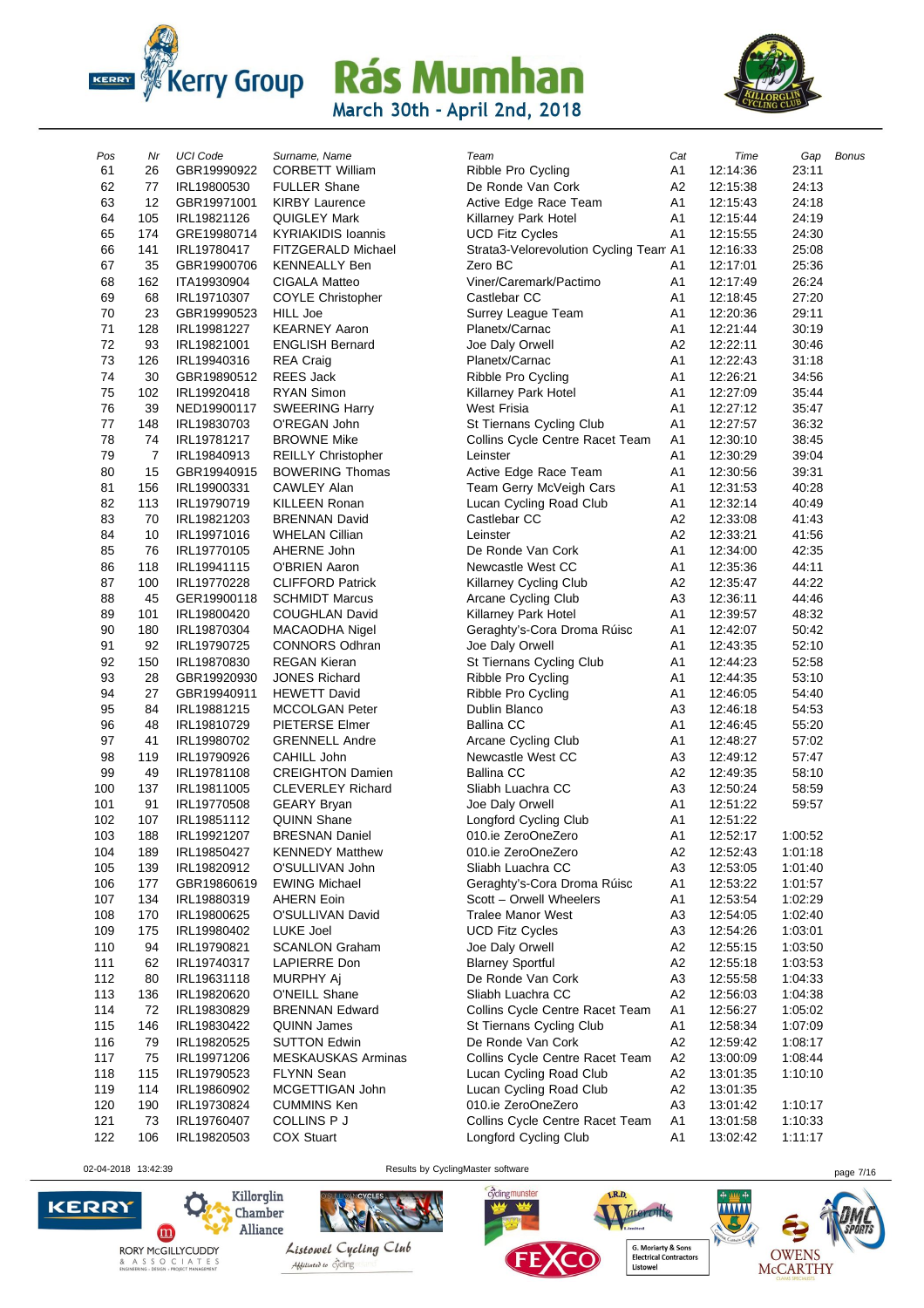



| Pos | Nr  | <b>UCI Code</b> | Surname, Nam        |
|-----|-----|-----------------|---------------------|
| 123 | 129 | IRL19760711     | <b>FOX Keith</b>    |
| 124 | 42  | IRL19930104     | <b>ZAIDAN Darr</b>  |
| 125 | 108 | IRL19871101     | CASSERLY I          |
| 126 | 110 | IRL19980103     | COSGROVE            |
| 127 | 169 | IRL19830829     | SLATTERY (          |
| 128 | 59  | IRL19890420     | MCCARTHY            |
| 129 | 8   | IRL19960922     | MCKENNA C           |
| 130 | 187 | IRL19810925     | <b>ALLISON Da</b>   |
| 131 | 90  | IRL19860904     | MCCARTHY            |
| 132 | 63  | IRL19990129     | <b>GREER Jone</b>   |
| 133 | 64  | IRL19731007     | MULLOWNE            |
| 134 | 86  | IRL19720730     | <b>GLEESON V</b>    |
| 135 | 82  | IRL19720416     | <b>TALUMAA Ti</b>   |
| 136 | 50  | TUR19770508     | <b>EKIZ Alex Ne</b> |
|     |     |                 |                     |

| Pos | Nr  | <b>UCI Code</b> | Surname, Name           | Team                             | Cat            | Time     | Gap     | Bonus |
|-----|-----|-----------------|-------------------------|----------------------------------|----------------|----------|---------|-------|
| 123 | 129 | IRL19760711     | <b>FOX Keith</b>        | Planetx/Carnac                   | A <sub>1</sub> | 13:03:43 | 1:12:18 |       |
| 124 | 42  | IRL19930104     | <b>ZAIDAN Darragh</b>   | Arcane Cycling Club              | A <sub>1</sub> | 13:03:55 | 1:12:30 |       |
| 125 | 108 | IRL19871101     | <b>CASSERLY David</b>   | Longford Cycling Club            | A <sub>1</sub> | 13:04:12 | 1:12:47 |       |
| 126 | 110 | IRL19980103     | COSGROVE Seán           | Longford Cycling Club            | A <sub>2</sub> | 13:04:43 | 1:13:18 |       |
| 127 | 169 | IRL19830829     | <b>SLATTERY Ciaran</b>  | <b>Tralee Manor West</b>         | A2             | 13:05:42 | 1:14:17 |       |
| 128 | 59  | IRL19890420     | <b>MCCARTHY Michael</b> | <b>Blarney CC-Blarney Castle</b> | A <sub>1</sub> | 13:05:46 | 1:14:21 |       |
| 129 | 8   | IRL19960922     | <b>MCKENNA Conor</b>    | Leinster                         | A2             | 13:06:02 | 1:14:37 |       |
| 130 | 187 | IRL19810925     | <b>ALLISON Darren</b>   | 010.ie ZeroOneZero               | A <sub>2</sub> | 13:08:03 | 1:16:38 |       |
| 131 | 90  | IRL19860904     | <b>MCCARTHY Kieran</b>  | Greenmount Cycling Academy       | A <sub>3</sub> | 13:09:12 | 1:17:47 |       |
| 132 | 63  | IRL19990129     | <b>GREER Jones</b>      | <b>Blarney Sportful</b>          | A <sub>3</sub> | 13:10:48 | 1:19:23 |       |
| 133 | 64  | IRL19731007     | MULLOWNEY Owen          | <b>Blarney Sportful</b>          | A <sub>3</sub> | 13:11:10 | 1:19:45 |       |
| 134 | 86  | IRL19720730     | <b>GLEESON Vincent</b>  | Greenmount Cycling Academy       | A <sub>2</sub> | 13:13:52 | 1:22:27 |       |
| 135 | 82  | IRL19720416     | <b>TALUMAA Tiit</b>     | Dublin Blanco                    | A <sub>2</sub> | 13:15:56 | 1:24:31 |       |
| 136 | 50  | TUR19770508     | <b>EKIZ Alex Nedim</b>  | <b>Ballina CC</b>                | A2             | 13:43:39 | 1:52:14 |       |
|     |     |                 |                         |                                  |                |          |         |       |

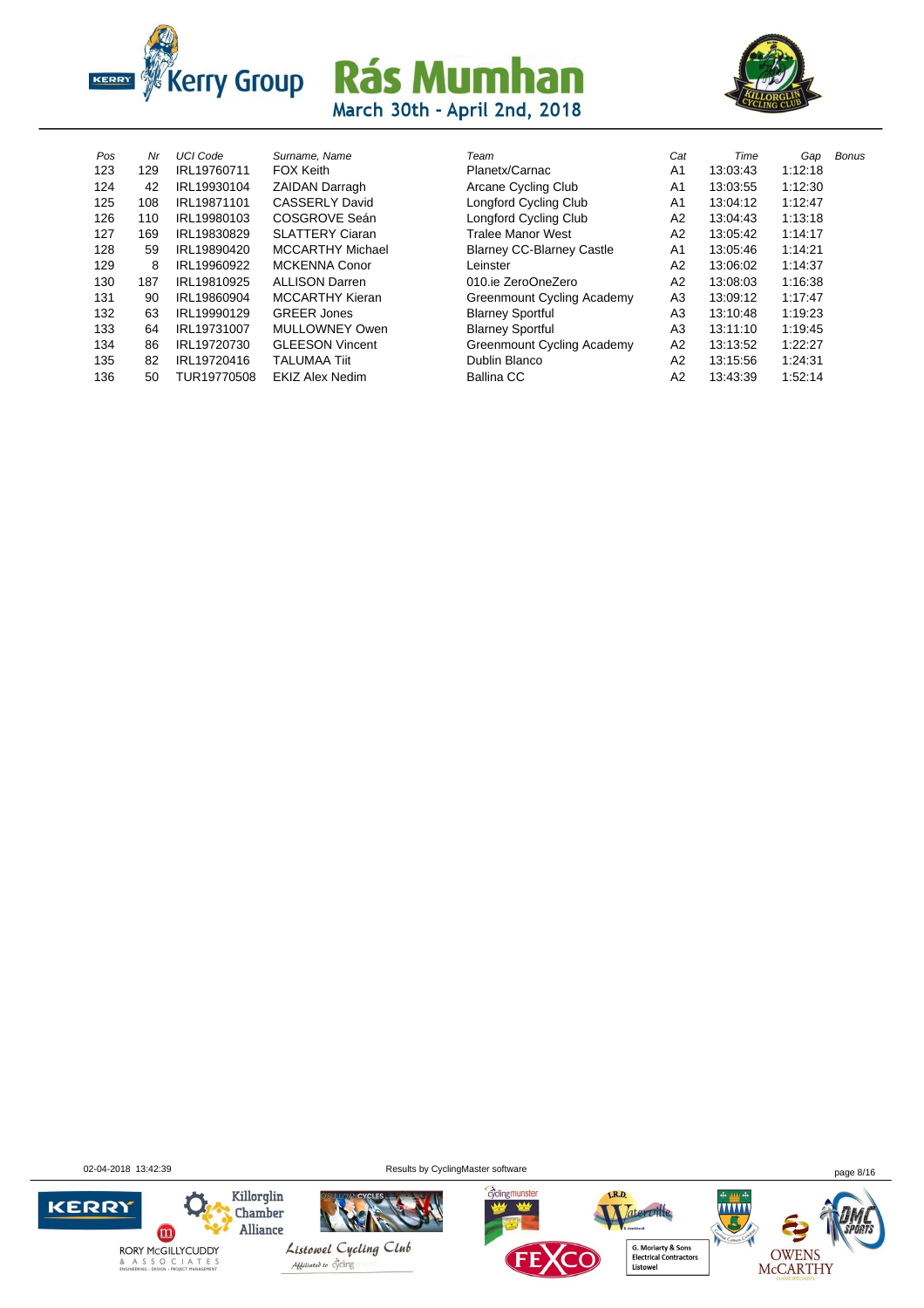



#### **Individual Classification by Time after Stage 4 : Killorglin and Beaufort (April 2nd) - S2 Category**

| Pos    | Nr       | <b>UCI Code</b>            | Surname, Name                               | Team                                | Cat                  | Time                 | Gap     | <b>Bonus</b> |
|--------|----------|----------------------------|---------------------------------------------|-------------------------------------|----------------------|----------------------|---------|--------------|
| 1      | 153      | IRL19951213                | <b>DWYER Cian</b>                           | <b>Team Gerard/DHL</b><br>Bandon CC | A <sub>2</sub>       | 11:59:58             |         |              |
| 2<br>3 | 53<br>97 | IRL19780401<br>IRL19870319 | <b>CANTY Jeremy</b><br><b>TREACY Marcus</b> |                                     | A <sub>2</sub><br>A2 | 11:59:58<br>12:10:07 | 10:09   |              |
| 4      | 81       |                            |                                             | Killarney Cycling Club              | A2                   |                      | 11:11   |              |
|        |          | IRL19840117                | <b>LONGMORE Craig</b>                       | Dublin Blanco                       |                      | 12:11:09             |         |              |
| 5      | 77       | IRL19800530                | <b>FULLER Shane</b>                         | De Ronde Van Cork                   | A2                   | 12:15:38             | 15:40   |              |
| 6      | 93       | IRL19821001                | <b>ENGLISH Bernard</b>                      | Joe Daly Orwell                     | A <sub>2</sub>       | 12:22:11             | 22:13   |              |
| 7      | 70       | IRL19821203                | <b>BRENNAN David</b>                        | Castlebar CC                        | A2                   | 12:33:08             | 33:10   |              |
| 8      | 10       | IRL19971016                | <b>WHELAN Cillian</b>                       | Leinster                            | A2                   | 12:33:21             | 33:23   |              |
| 9      | 100      | IRL19770228                | <b>CLIFFORD Patrick</b>                     | <b>Killarney Cycling Club</b>       | A2                   | 12:35:47             | 35:49   |              |
| 10     | 45       | GER19900118                | <b>SCHMIDT Marcus</b>                       | Arcane Cycling Club                 | A <sub>3</sub>       | 12:36:11             | 36:13   |              |
| 11     | 84       | IRL19881215                | <b>MCCOLGAN Peter</b>                       | Dublin Blanco                       | A <sub>3</sub>       | 12:46:18             | 46:20   |              |
| 12     | 119      | IRL19790926                | CAHILL John                                 | Newcastle West CC                   | A3                   | 12:49:12             | 49:14   |              |
| 13     | 49       | IRL19781108                | <b>CREIGHTON Damien</b>                     | <b>Ballina CC</b>                   | A2                   | 12:49:35             | 49:37   |              |
| 14     | 137      | IRL19811005                | <b>CLEVERLEY Richard</b>                    | Sliabh Luachra CC                   | A <sub>3</sub>       | 12:50:24             | 50:26   |              |
| 15     | 189      | IRL19850427                | <b>KENNEDY Matthew</b>                      | 010.ie ZeroOneZero                  | A <sub>2</sub>       | 12:52:43             | 52:45   |              |
| 16     | 139      | IRL19820912                | O'SULLIVAN John                             | Sliabh Luachra CC                   | A <sub>3</sub>       | 12:53:05             | 53:07   |              |
| 17     | 170      | IRL19800625                | O'SULLIVAN David                            | <b>Tralee Manor West</b>            | A <sub>3</sub>       | 12:54:05             | 54:07   |              |
| 18     | 175      | IRL19980402                | <b>LUKE Joel</b>                            | <b>UCD Fitz Cycles</b>              | A3                   | 12:54:26             | 54:28   |              |
| 19     | 94       | IRL19790821                | <b>SCANLON Graham</b>                       | Joe Daly Orwell                     | A <sub>2</sub>       | 12:55:15             | 55:17   |              |
| 20     | 62       | IRL19740317                | <b>LAPIERRE Don</b>                         | <b>Blarney Sportful</b>             | A <sub>2</sub>       | 12:55:18             | 55:20   |              |
| 21     | 80       | IRL19631118                | <b>MURPHY Ai</b>                            | De Ronde Van Cork                   | A <sub>3</sub>       | 12:55:58             | 56:00   |              |
| 22     | 136      | IRL19820620                | O'NEILL Shane                               | Sliabh Luachra CC                   | A2                   | 12:56:03             | 56:05   |              |
| 23     | 79       | IRL19820525                | <b>SUTTON Edwin</b>                         | De Ronde Van Cork                   | A2                   | 12:59:42             | 59:44   |              |
| 24     | 75       | IRL19971206                | <b>MESKAUSKAS Arminas</b>                   | Collins Cycle Centre Racet Team     | A2                   | 13:00:09             | 1:00:11 |              |
| 25     | 115      | IRL19790523                | <b>FLYNN Sean</b>                           | Lucan Cycling Road Club             | A <sub>2</sub>       | 13:01:35             | 1.01.37 |              |
| 26     | 114      | IRL19860902                | MCGETTIGAN John                             | Lucan Cycling Road Club             | A2                   | 13:01:35             |         |              |
| 27     | 190      | IRL19730824                | <b>CUMMINS Ken</b>                          | 010.ie ZeroOneZero                  | A <sub>3</sub>       | 13:01:42             | 1:01:44 |              |
| 28     | 110      | IRL19980103                | COSGROVE Seán                               | <b>Longford Cycling Club</b>        | A <sub>2</sub>       | 13:04:43             | 1.04.45 |              |
| 29     | 169      | IRL19830829                | <b>SLATTERY Ciaran</b>                      | <b>Tralee Manor West</b>            | A <sub>2</sub>       | 13:05:42             | 1.05.44 |              |
| 30     | 8        | IRL19960922                | <b>MCKENNA Conor</b>                        | Leinster                            | A <sub>2</sub>       | 13:06:02             | 1.06.04 |              |
| 31     | 187      | IRL19810925                | <b>ALLISON Darren</b>                       | 010.ie ZeroOneZero                  | A2                   | 13:08:03             | 1:08:05 |              |
| 32     | 90       | IRL19860904                | <b>MCCARTHY Kieran</b>                      | <b>Greenmount Cycling Academy</b>   | A <sub>3</sub>       | 13:09:12             | 1:09:14 |              |
| 33     | 63       | IRL19990129                | <b>GREER Jones</b>                          | <b>Blarney Sportful</b>             | A <sub>3</sub>       | 13:10:48             | 1:10:50 |              |
| 34     | 64       | IRL19731007                | MULLOWNEY Owen                              | <b>Blarney Sportful</b>             | A <sub>3</sub>       | 13:11:10             | 1:11:12 |              |
| 35     | 86       | IRL19720730                | <b>GLEESON Vincent</b>                      | <b>Greenmount Cycling Academy</b>   | A2                   | 13:13:52             | 1:13:54 |              |
| 36     | 82       | IRL19720416                | <b>TALUMAA Tiit</b>                         | Dublin Blanco                       | A2                   | 13:15:56             | 1:15:58 |              |
| 37     | 50       | TUR19770508                | <b>EKIZ Alex Nedim</b>                      | <b>Ballina CC</b>                   | A2                   | 13:43:39             | 1.43.41 |              |
|        |          |                            |                                             |                                     |                      |                      |         |              |

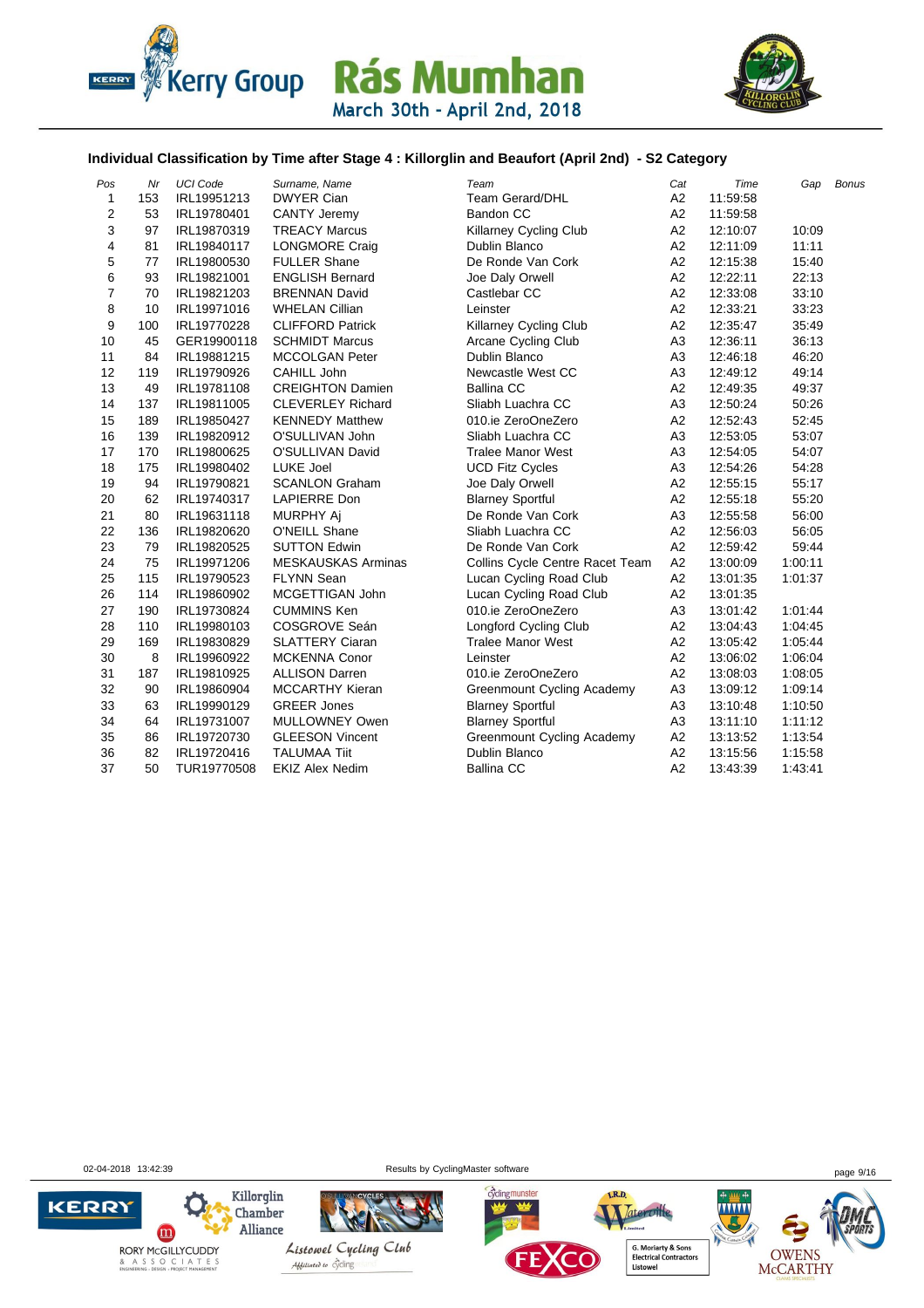



#### **Young Riders Result Stage 4 : Killorglin and Beaufort (April 2nd)**

| Pos            | Mr             | <b>UCI Code</b> | Surname, Name             | Team                               | Time    | Gap  |
|----------------|----------------|-----------------|---------------------------|------------------------------------|---------|------|
| 1              | 171            | IRL19970920     | <b>MURNANE Conor</b>      | <b>UCD Fitz Cycles</b>             | 2:28:12 |      |
| $\overline{2}$ | 6              | IRL19960924     | <b>RYAN Fintan</b>        | Leinster                           | 2:28:12 |      |
| 3              | 5              | IRL19990212     | <b>CORKERY Dillon</b>     | Team Ireland Development Squad     | 2:28:12 |      |
| 4              | 37             | NED19971022     | <b>RIJK Dorus de</b>      | West Frisia                        | 2:28:12 |      |
| 5              | 3              | IRL19971107     | <b>TRULOCK Dermot</b>     | Team Ireland Development Squad     | 2:28:12 |      |
| 6              | $\overline{2}$ | IRL19970203     | <b>MCDUNPHY Conn</b>      | Team Ireland Development Squad     | 2:28:12 |      |
| $\overline{7}$ | 99             | IRL19961113     | <b>KISSANE Conor</b>      | <b>Killarney Cycling Club</b>      | 2:28:12 |      |
| 8              | 4              | IRL19980208     | <b>MCCANN Conor</b>       | Team Ireland Development Squad     | 2:28:12 |      |
| 9              | 154            | IRL19971112     | <b>MOORE Sean</b>         | <b>Team Gerard/DHL</b>             | 2:28:12 |      |
| 10             | 26             | GBR19990922     | <b>CORBETT William</b>    | Ribble Pro Cycling                 | 2:28:12 |      |
| 11             | 174            | GRE19980714     | <b>KYRIAKIDIS Ioannis</b> | <b>UCD Fitz Cycles</b>             | 2:28:12 |      |
| 12             | 167            | IRL19960317     | <b>DALY Cormac</b>        | <b>Tralee Manor West</b>           | 2:28:12 |      |
| 13             | 10             | IRL19971016     | <b>WHELAN Cillian</b>     | Leinster                           | 2:28:12 |      |
| 14             | 18             | GBR19960515     | <b>HAYWARD Oliver</b>     | Rhino Velo Race Team               | 2:28:12 |      |
| 15             | 36             | NED19971201     | <b>GROOT Tim</b>          | <b>West Frisia</b>                 | 2:28:12 |      |
| 16             | 164            | IRL19990119     | <b>SMITH Luke</b>         | Viner/Caremark/Pactimo             | 2:28:12 |      |
| 17             | 121            | IRL19961003     | <b>BLANCHFIELD Jamie</b>  | <b>Panduit Carrick Wheelers CC</b> | 2:28:12 |      |
| 18             | 41             | IRL19980702     | <b>GRENNELL Andre</b>     | Arcane Cycling Club                | 2:28:12 |      |
| 19             | 12             | GBR19971001     | <b>KIRBY Laurence</b>     | Active Edge Race Team              | 2:31:20 | 3:08 |
| 20             | 8              | IRL19960922     | <b>MCKENNA Conor</b>      | Leinster                           | 2:31:20 | 3:08 |
| 21             | 23             | GBR19990523     | <b>HILL Joe</b>           | Surrey League Team                 | 2:31:20 | 3:08 |
| 22             | 175            | IRL19980402     | LUKE Joel                 | <b>UCD Fitz Cycles</b>             | 2:31:20 | 3:08 |
| 23             | 128            | IRL19981227     | <b>KEARNEY Aaron</b>      | Planetx/Carnac                     | 2:32:50 | 4:38 |
| 24             | 69             | IRL19960122     | <b>BRODY David</b>        | Castlebar CC                       | 2:32:50 | 4:38 |
| 25             | 155            | IRL19970310     | <b>SUTCLIFFE Cian</b>     | <b>Team Gerard/DHL</b>             | 2:33:20 | 5:08 |
| 26             | 63             | IRL19990129     | <b>GREER Jones</b>        | <b>Blarney Sportful</b>            | 2:34:50 | 6:38 |
|                | 75             | IRL19971206     | <b>MESKAUSKAS Arminas</b> | Collins Cycle Centre Racet Team    | 2:35:20 | 7:08 |
|                | 110            | IRL19980103     | COSGROVE Seán             | <b>Longford Cycling Club</b>       | 2:35:20 | 7:08 |

02-04-2018 13:42:39 https://www.floweragelea.com/master/software page 10/16 page 10/16

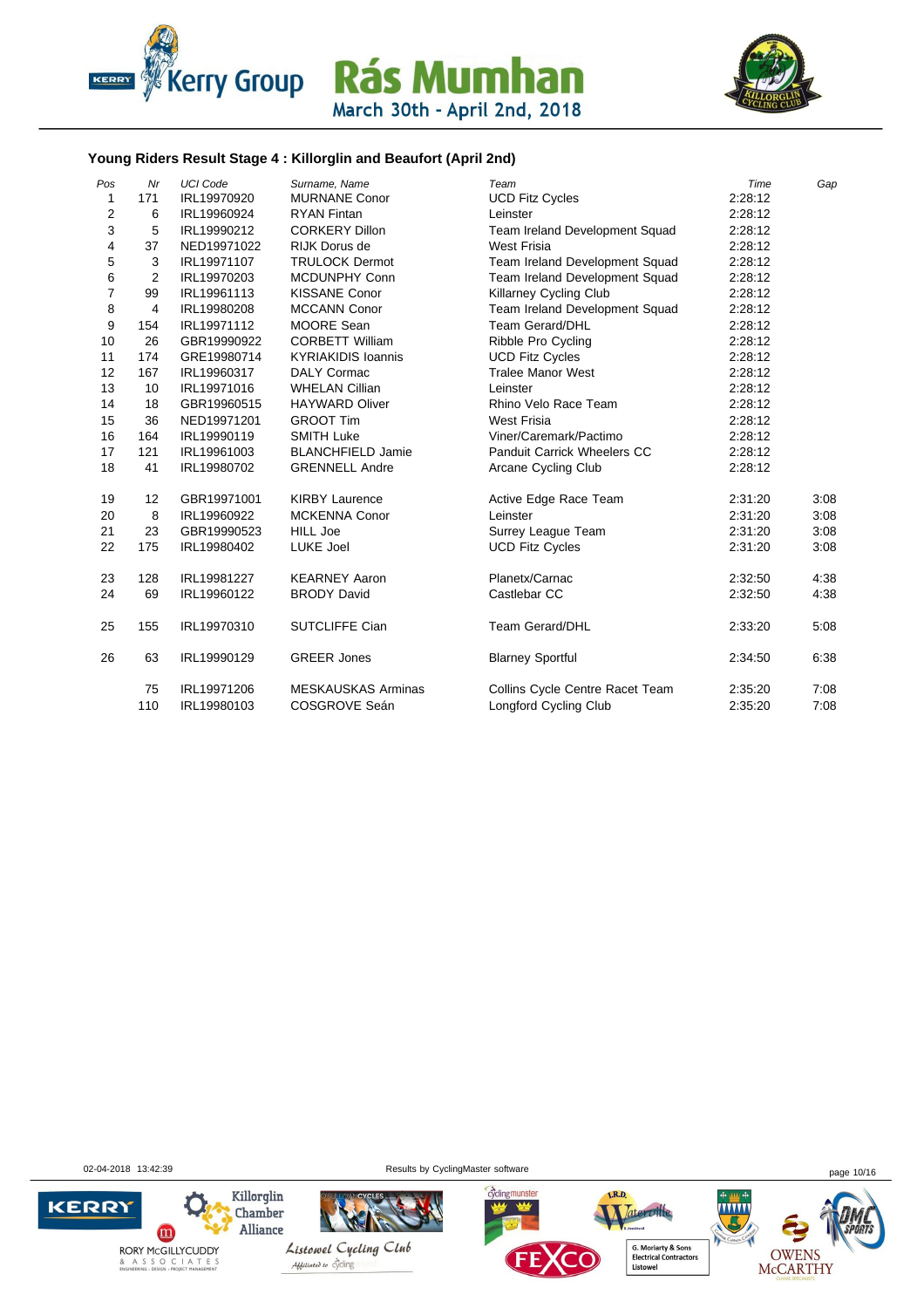



#### **Young Riders Classification after Stage 4 : Killorglin and Beaufort (April 2nd)**

| Pos            | Nr  | <b>UCI Code</b> | Surname, Name             | Team                            | Time     | Gap     |
|----------------|-----|-----------------|---------------------------|---------------------------------|----------|---------|
| 1              | 2   | IRL19970203     | MCDUNPHY Conn             | Team Ireland Development Squad  | 11:51:34 |         |
| 2              | 3   | IRL19971107     | <b>TRULOCK Dermot</b>     | Team Ireland Development Squad  | 11:51:41 | 0:07    |
| 3              | 37  | NED19971022     | <b>RIJK Dorus de</b>      | <b>West Frisia</b>              | 11:51:48 | 0:14    |
| 4              | 18  | GBR19960515     | <b>HAYWARD Oliver</b>     | Rhino Velo Race Team            | 11:51:48 | 0:14    |
| 5              | 4   | IRL19980208     | <b>MCCANN Conor</b>       | Team Ireland Development Squad  | 11:52:15 | 0:41    |
| 6              | 6   | IRL19960924     | <b>RYAN Fintan</b>        | Leinster                        | 11:52:52 | 1:18    |
| $\overline{7}$ | 5   | IRL19990212     | <b>CORKERY Dillon</b>     | Team Ireland Development Squad  | 11:55:24 | 3:50    |
| 8              | 167 | IRL19960317     | <b>DALY Cormac</b>        | <b>Tralee Manor West</b>        | 11:55:50 | 4:16    |
| 9              | 121 | IRL19961003     | <b>BLANCHFIELD Jamie</b>  | Panduit Carrick Wheelers CC     | 11:56:28 | 4:54    |
| 10             | 99  | IRL19961113     | <b>KISSANE Conor</b>      | Killarney Cycling Club          | 11:56:53 | 5:19    |
| 11             | 36  | NED19971201     | <b>GROOT Tim</b>          | West Frisia                     | 12:00:07 | 8:33    |
| 12             | 171 | IRL19970920     | <b>MURNANE Conor</b>      | <b>UCD Fitz Cycles</b>          | 12:04:40 | 13:06   |
| 13             | 69  | IRL19960122     | <b>BRODY David</b>        | Castlebar CC                    | 12:06:04 | 14:30   |
| 14             | 154 | IRL19971112     | MOORE Sean                | <b>Team Gerard/DHL</b>          | 12:06:06 | 14:32   |
| 15             | 164 | IRL19990119     | <b>SMITH Luke</b>         | Viner/Caremark/Pactimo          | 12:07:11 | 15:37   |
| 16             | 155 | IRL19970310     | <b>SUTCLIFFE Cian</b>     | <b>Team Gerard/DHL</b>          | 12:09:32 | 17:58   |
| 17             | 26  | GBR19990922     | <b>CORBETT William</b>    | Ribble Pro Cycling              | 12:14:36 | 23:02   |
| 18             | 12  | GBR19971001     | <b>KIRBY Laurence</b>     | Active Edge Race Team           | 12:15:43 | 24:09   |
| 19             | 174 | GRE19980714     | <b>KYRIAKIDIS Ioannis</b> | <b>UCD Fitz Cycles</b>          | 12:15:55 | 24:21   |
| 20             | 23  | GBR19990523     | <b>HILL Joe</b>           | Surrey League Team              | 12:20:36 | 29:02   |
| 21             | 128 | IRL19981227     | <b>KEARNEY Aaron</b>      | Planetx/Carnac                  | 12:21:44 | 30:10   |
| 22             | 10  | IRL19971016     | <b>WHELAN Cillian</b>     | Leinster                        | 12:33:21 | 41:47   |
| 23             | 41  | IRL19980702     | <b>GRENNELL Andre</b>     | Arcane Cycling Club             | 12:48:27 | 56:53   |
| 24             | 175 | IRL19980402     | LUKE Joel                 | <b>UCD Fitz Cycles</b>          | 12:54:26 | 1:02:52 |
| 25             | 75  | IRL19971206     | <b>MESKAUSKAS Arminas</b> | Collins Cycle Centre Racet Team | 13:00:09 | 1:08:35 |
| 26             | 110 | IRL19980103     | COSGROVE Seán             | Longford Cycling Club           | 13:04:43 | 1:13:09 |
| 27             | 8   | IRL19960922     | <b>MCKENNA Conor</b>      | Leinster                        | 13:06:02 | 1:14:28 |
| 28             | 63  | IRL19990129     | <b>GREER Jones</b>        | <b>Blarney Sportful</b>         | 13:10:48 | 1:19:14 |

02-04-2018 13:42:39 **Page 11/16** Results by CyclingMaster software **page 11/16** page 11/16

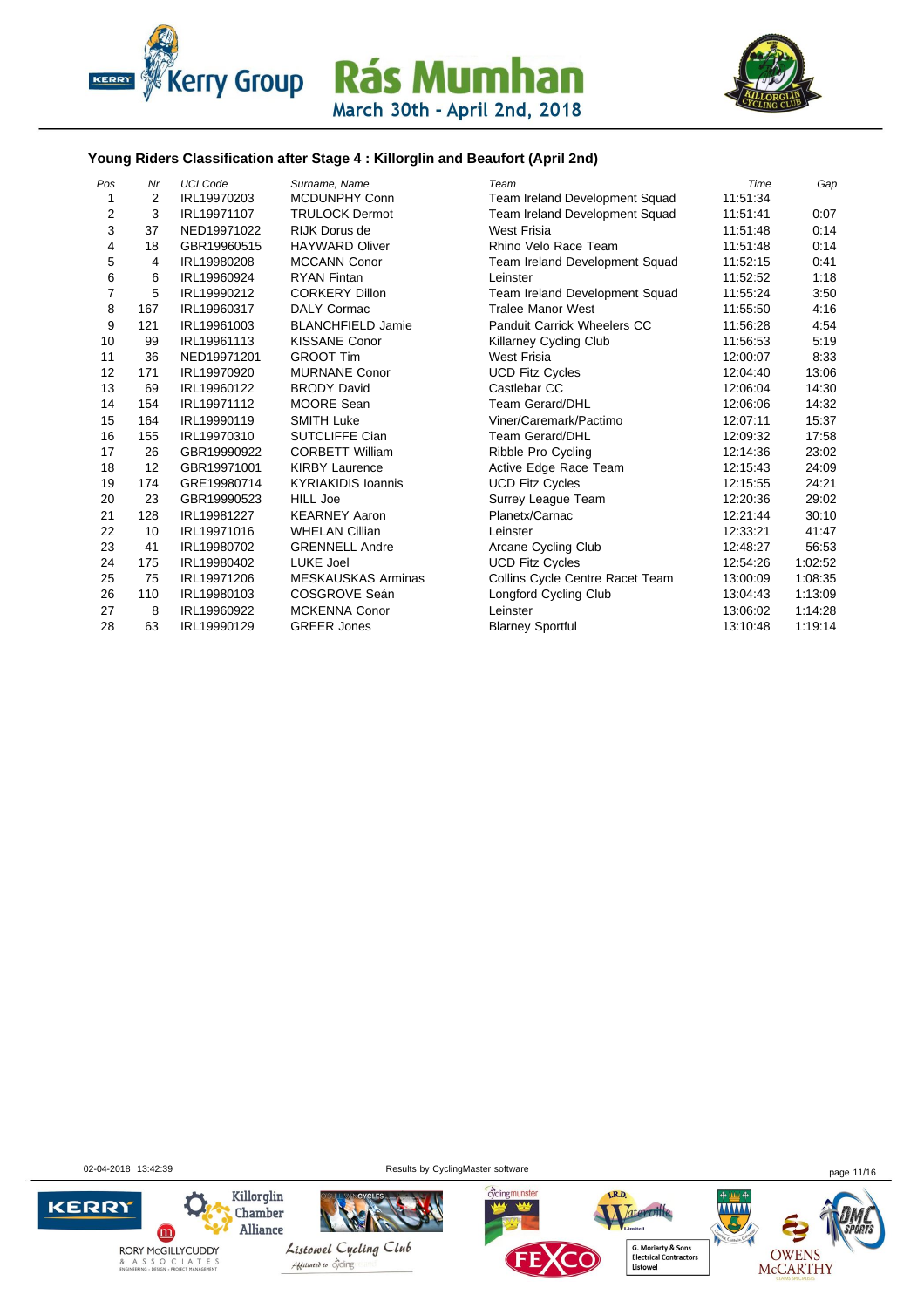



#### **Mountains Classification - Stage 4 : Killorglin and Beaufort (April 2nd)**

| Killorglin (1) - cat 4 |  |  |
|------------------------|--|--|
|                        |  |  |

| o.<br>Pos<br>$\mathbf{1}$<br>2<br>3 | <br>Nr<br>38<br>20<br>37 | <b>UCI Code</b><br>NED19941223<br>GBR19951109<br>NED19971022 | Surname, Name<br>OTTENBROS Joury<br><b>FERGUSON Callum</b><br>RIJK Dorus de | Team<br><b>West Frisia</b><br>Rhino Velo Race Team<br><b>West Frisia</b> | Points<br>5<br>3<br>2 |
|-------------------------------------|--------------------------|--------------------------------------------------------------|-----------------------------------------------------------------------------|--------------------------------------------------------------------------|-----------------------|
|                                     | Killorglin (2) - cat 4   |                                                              |                                                                             |                                                                          |                       |
| Pos                                 | Nr                       | <b>UCI Code</b>                                              | Surname, Name                                                               | Team                                                                     | Points                |
| 1                                   | 98                       | IRL19790523                                                  | <b>BROSNAN John</b>                                                         | <b>Killarney Cycling Club</b>                                            | 5                     |
| $\overline{2}$                      | 22                       | GBR19880716                                                  | <b>BOYMAN James</b>                                                         | Surrey League Team                                                       | 3                     |
| 3                                   | 36                       | NED19971201                                                  | <b>GROOT Tim</b>                                                            | <b>West Frisia</b>                                                       | 2                     |
|                                     | Killorglin (3) - cat 4   |                                                              |                                                                             |                                                                          |                       |
| Pos                                 | Nr                       | <b>UCI Code</b>                                              | Surname, Name                                                               | Team                                                                     | Points                |
| 1                                   | 5                        | IRL19990212                                                  | <b>CORKERY Dillon</b>                                                       | Team Ireland Development Squad                                           | 5                     |
| 2                                   | 6                        | IRL19960924                                                  | <b>RYAN Fintan</b>                                                          | Leinster                                                                 | 3                     |
| 3                                   | 2                        | IRL19970203                                                  | MCDUNPHY Conn                                                               | Team Ireland Development Squad                                           | $\overline{2}$        |
|                                     | Killorglin (4) - cat 4   |                                                              |                                                                             |                                                                          |                       |
| Pos                                 | Nr                       | <b>UCI Code</b>                                              | Surname, Name                                                               | Team                                                                     | Points                |
| 1                                   | 4                        | IRL19980208                                                  | <b>MCCANN Conor</b>                                                         | Team Ireland Development Squad                                           | 5                     |
| $\overline{2}$                      | 5                        | IRL19990212                                                  | <b>CORKERY Dillon</b>                                                       | Team Ireland Development Squad                                           | 3                     |
| 3                                   | 141                      | IRL19780417                                                  | FITZGERALD Michael                                                          | Strata3-Velorevolution Cycling Team                                      | 2                     |
|                                     | Killorglin (5) - cat 4   |                                                              |                                                                             |                                                                          |                       |
| Pos                                 | Nr                       | <b>UCI Code</b>                                              | Surname, Name                                                               | Team                                                                     | Points                |
| 1                                   | 29                       | GBR19940104                                                  | <b>LUHRS Alex</b>                                                           | Ribble Pro Cycling                                                       | 5                     |
| $\overline{2}$                      | 142                      | IRL19900817                                                  | <b>LAVERY Philip</b>                                                        | Strata3-Velorevolution Cycling Team                                      | 3                     |
| 3                                   | $\overline{2}$           | IRL19970203                                                  | MCDUNPHY Conn                                                               | Team Ireland Development Squad                                           | 2                     |
|                                     | Killorglin (6) - cat 4   |                                                              |                                                                             |                                                                          |                       |
| Pos                                 | Nr                       | <b>UCI Code</b>                                              | Surname, Name                                                               | Team                                                                     | Points                |
| $\mathbf{1}$                        | 141                      | IRL19780417                                                  | FITZGERALD Michael                                                          | Strata3-Velorevolution Cycling Team                                      | 5                     |
| $\overline{2}$                      | 21                       | GBR19750325                                                  | <b>MCNAMARA Chris</b>                                                       | Surrey League Team                                                       | 3                     |
| 3                                   | 142                      | IRL19900817                                                  | <b>LAVERY Philip</b>                                                        | Strata3-Velorevolution Cycling Team                                      | $\overline{2}$        |
|                                     | Killorglin (7) - cat 4   |                                                              |                                                                             |                                                                          |                       |
| Pos                                 | Nr                       | <b>UCI Code</b>                                              | Surname, Name                                                               | Team                                                                     | Points                |
| 1                                   | 142                      | IRL19900817                                                  | <b>LAVERY Philip</b>                                                        | Strata3-Velorevolution Cycling Team                                      | 5                     |
| $\overline{2}$                      | $\overline{2}$           | IRL19970203                                                  | MCDUNPHY Conn                                                               | Team Ireland Development Squad                                           | 3                     |
| 3                                   | 31                       | GBR19780417                                                  | <b>ELCOCK Paul</b>                                                          | Zero BC                                                                  | $\overline{2}$        |
|                                     | Killorglin (8) - cat 4   |                                                              |                                                                             |                                                                          |                       |
| Pos                                 | Nr                       | <b>UCI Code</b>                                              | Surname, Name                                                               | Team                                                                     | Points                |
| 1                                   | 142                      | IRL19900817                                                  | <b>LAVERY Philip</b>                                                        | Strata3-Velorevolution Cycling Team                                      | 5                     |
| 2                                   | 2                        | IRL19970203                                                  | MCDUNPHY Conn                                                               | Team Ireland Development Squad                                           | 3                     |
| 3                                   | 140                      | IRL19740718                                                  | <b>MORIARTY Eugene T</b>                                                    | Sliabh Luachra CC                                                        | 2                     |
|                                     | Killorglin (9) - cat 4   |                                                              |                                                                             |                                                                          |                       |
| Pos                                 | Nr                       | <b>UCI Code</b>                                              | Surname, Name                                                               | Team                                                                     | Points                |
| 1                                   | 166                      | IRL19810214                                                  | <b>MOYNIHAN Cathal</b>                                                      | <b>Tralee Manor West</b>                                                 | 5                     |
| $\overline{2}$                      | 20                       | GBR19951109                                                  | <b>FERGUSON Callum</b>                                                      | Rhino Velo Race Team                                                     | 3                     |
| 3                                   | 17                       | GBR19940331                                                  | <b>VICKERS Kirk</b>                                                         | Rhino Velo Race Team                                                     | 2                     |
|                                     |                          |                                                              |                                                                             |                                                                          |                       |

#### **Mountains Classification after Stage 4 : Killorglin and Beaufort (April 2nd)**

| Pos | Nr            | UCI Code    | Surname, Name          | Team                                | Points |
|-----|---------------|-------------|------------------------|-------------------------------------|--------|
|     | 142           | IRL19900817 | LAVERY Philip          | Strata3-Velorevolution Cycling Team | 66     |
|     | $\mathcal{P}$ | IRL19970203 | MCDUNPHY Conn          | Team Ireland Development Squad      | 61     |
|     |               | IRL19940308 | MCKENNA Sean           | Team Ireland Development Squad      | 40     |
| 4   | 20            | GBR19951109 | <b>FERGUSON Callum</b> | Rhino Velo Race Team                | 33     |

02-04-2018 13:42:39 https://www.flowere.com/discoversity/cyclingMaster software page 12/16 page 12/16

cycling munster





LR.D.

G. Moriarty & Sons<br>Electrical Contractors<br>Listowel

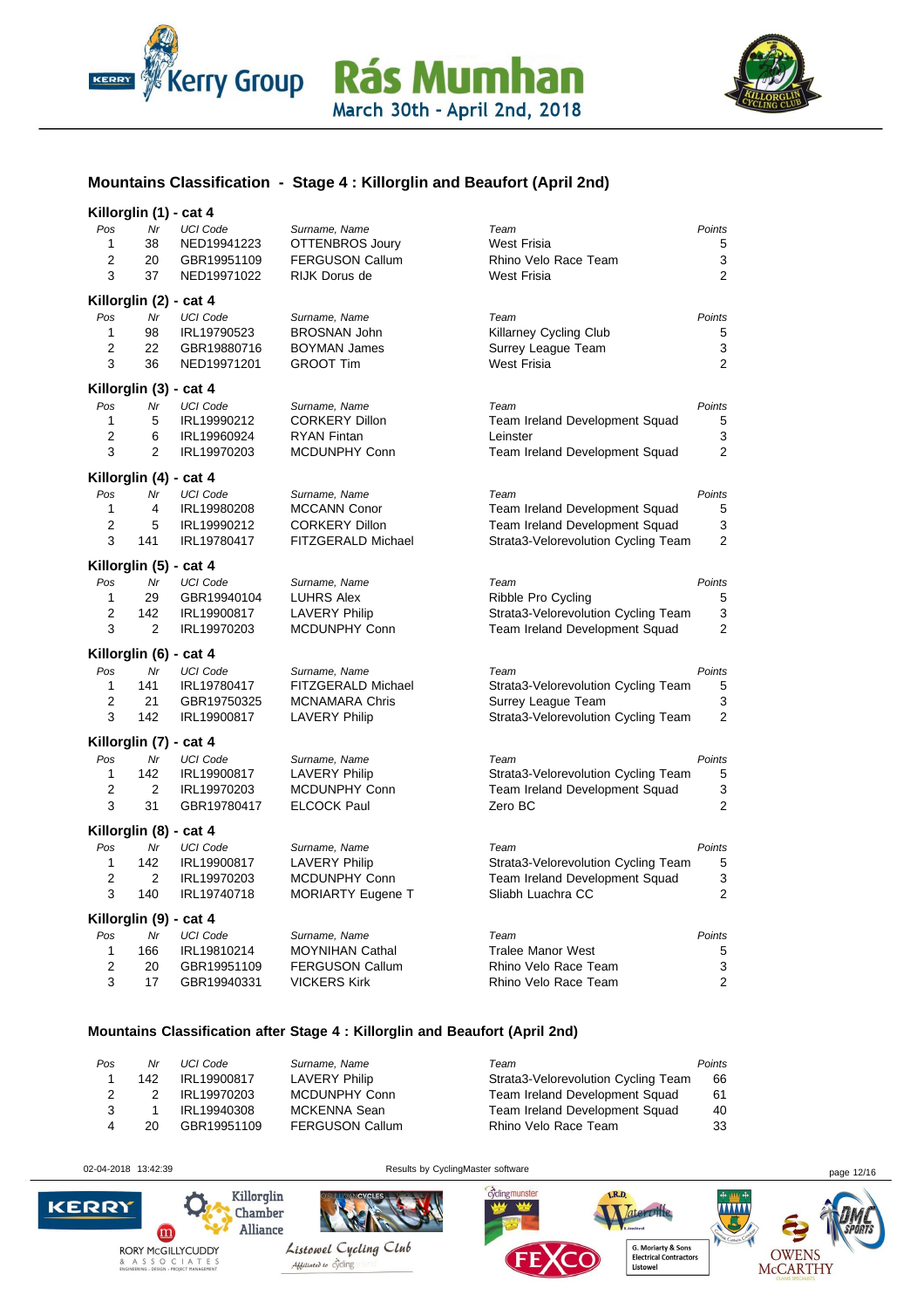



| Pos            | Nr  | <b>UCI Code</b> | Surname, Name             | Team                                | Points         |
|----------------|-----|-----------------|---------------------------|-------------------------------------|----------------|
| 5              | 99  | IRL19961113     | <b>KISSANE Conor</b>      | <b>Killarney Cycling Club</b>       | 24             |
| 6              | 37  | NED19971022     | RIJK Dorus de             | <b>West Frisia</b>                  | 23             |
| $\overline{7}$ | 178 | GBR19940109     | <b>JOBBER James</b>       | Geraghty's-Cora Droma Rúisc         | 23             |
| 8              | 14  | GBR19940304     | <b>ATKINS Toby</b>        | Active Edge Race Team               | 21             |
| 9              | 69  | IRL19960122     | <b>BRODY David</b>        | Castlebar CC                        | 19             |
| 10             | 143 | IRL19890425     | <b>DAVENPORT James</b>    | Strata3-Velorevolution Cycling Team | 19             |
| 11             | 3   | IRL19971107     | <b>TRULOCK Dermot</b>     | Team Ireland Development Squad      | 17             |
| 12             | 96  | IRL19860814     | <b>MAES Richard</b>       | <b>Killarney Cycling Club</b>       | 17             |
| 13             | 29  | GBR19940104     | <b>LUHRS Alex</b>         | Ribble Pro Cycling                  | 16             |
| 14             | 39  | NED19900117     | <b>SWEERING Harry</b>     | <b>West Frisia</b>                  | 15             |
| 15             | 36  | NED19971201     | <b>GROOT Tim</b>          | West Frisia                         | 11             |
| 16             | 121 | IRL19961003     | <b>BLANCHFIELD Jamie</b>  | Panduit Carrick Wheelers CC         | 11             |
| 17             | 4   | IRL19980208     | <b>MCCANN Conor</b>       | Team Ireland Development Squad      | 10             |
| 18             | 16  | GBR19850917     | <b>GARTHWAITE Matthew</b> | Rhino Velo Race Team                | 10             |
| 19             | 38  | NED19941223     | <b>OTTENBROS Joury</b>    | <b>West Frisia</b>                  | 9              |
| 20             | 5   | IRL19990212     | <b>CORKERY Dillon</b>     | Team Ireland Development Squad      | 8              |
| 21             | 141 | IRL19780417     | FITZGERALD Michael        | Strata3-Velorevolution Cycling Team | 7              |
| 22             | 6   | IRL19960924     | <b>RYAN Fintan</b>        | Leinster                            | 7              |
| 23             | 166 | IRL19810214     | <b>MOYNIHAN Cathal</b>    | <b>Tralee Manor West</b>            | 5              |
| 24             | 17  | GBR19940331     | <b>VICKERS Kirk</b>       | Rhino Velo Race Team                | 5              |
| 25             | 98  | IRL19790523     | <b>BROSNAN John</b>       | <b>Killarney Cycling Club</b>       | 5              |
| 26             | 176 | GBR19940424     | <b>CLARKE Matthew</b>     | Geraghty's-Cora Droma Rúisc         | 5              |
| 27             | 162 | ITA19930904     | <b>CIGALA Matteo</b>      | Viner/Caremark/Pactimo              | 5              |
| 28             | 181 | IRL19810608     | <b>MEANEY Richard</b>     | <b>Westport Covey Wheelers</b>      | 5              |
| 29             | 21  | GBR19750325     | <b>MCNAMARA Chris</b>     | Surrey League Team                  | 3              |
| 30             | 22  | GBR19880716     | <b>BOYMAN James</b>       | Surrey League Team                  | 3              |
| 31             | 167 | IRL19960317     | <b>DALY Cormac</b>        | <b>Tralee Manor West</b>            | 3              |
| 32             | 164 | IRL19990119     | <b>SMITH Luke</b>         | Viner/Caremark/Pactimo              | 3              |
| 33             | 140 | IRL19740718     | <b>MORIARTY Eugene T</b>  | Sliabh Luachra CC                   | 2              |
| 34             | 31  | GBR19780417     | <b>ELCOCK Paul</b>        | Zero BC                             | $\overline{c}$ |
| 35             | 163 | IRL19930216     | <b>HENNEBRY Conor</b>     | Viner/Caremark/Pactimo              | 2              |
|                |     |                 |                           |                                     |                |

| <b>Killarney Cycling Club</b><br><b>Nest Frisia</b><br>Geraghty's-Cora Droma Rúisc<br>Active Edge Race Team<br>Castlebar CC<br>Strata3-Velorevolution Cycling Team<br>Feam Ireland Development Squad<br><b>Killarney Cycling Club</b><br>Ribble Pro Cycling<br>Vest Frisia<br><b>Nest Frisia</b><br>Panduit Carrick Wheelers CC<br>Feam Ireland Development Squad<br>Rhino Velo Race Team<br>Vest Frisia<br>Feam Ireland Development Squad<br>Strata3-Velorevolution Cycling Team<br>einster.<br><b>Tralee Manor West</b><br>Rhino Velo Race Team<br><b>Killarney Cycling Club</b><br>Geraghty's-Cora Droma Rúisc<br>/iner/Caremark/Pactimo<br><b>Nestport Covey Wheelers</b><br>Surrey League Team<br>Surrey League Team<br><b>Tralee Manor West</b><br>/iner/Caremark/Pactimo<br>Sliabh Luachra CC<br>Zero BC<br>/iner/Caremark/Pactimo | Team | Points                  |
|-------------------------------------------------------------------------------------------------------------------------------------------------------------------------------------------------------------------------------------------------------------------------------------------------------------------------------------------------------------------------------------------------------------------------------------------------------------------------------------------------------------------------------------------------------------------------------------------------------------------------------------------------------------------------------------------------------------------------------------------------------------------------------------------------------------------------------------------|------|-------------------------|
|                                                                                                                                                                                                                                                                                                                                                                                                                                                                                                                                                                                                                                                                                                                                                                                                                                           |      | 24                      |
|                                                                                                                                                                                                                                                                                                                                                                                                                                                                                                                                                                                                                                                                                                                                                                                                                                           |      | 23                      |
|                                                                                                                                                                                                                                                                                                                                                                                                                                                                                                                                                                                                                                                                                                                                                                                                                                           |      | 23                      |
|                                                                                                                                                                                                                                                                                                                                                                                                                                                                                                                                                                                                                                                                                                                                                                                                                                           |      | 21                      |
|                                                                                                                                                                                                                                                                                                                                                                                                                                                                                                                                                                                                                                                                                                                                                                                                                                           |      | 19                      |
|                                                                                                                                                                                                                                                                                                                                                                                                                                                                                                                                                                                                                                                                                                                                                                                                                                           |      | 19                      |
|                                                                                                                                                                                                                                                                                                                                                                                                                                                                                                                                                                                                                                                                                                                                                                                                                                           |      | 17                      |
|                                                                                                                                                                                                                                                                                                                                                                                                                                                                                                                                                                                                                                                                                                                                                                                                                                           |      | 17                      |
|                                                                                                                                                                                                                                                                                                                                                                                                                                                                                                                                                                                                                                                                                                                                                                                                                                           |      | 16                      |
|                                                                                                                                                                                                                                                                                                                                                                                                                                                                                                                                                                                                                                                                                                                                                                                                                                           |      | 15                      |
|                                                                                                                                                                                                                                                                                                                                                                                                                                                                                                                                                                                                                                                                                                                                                                                                                                           |      | 11                      |
|                                                                                                                                                                                                                                                                                                                                                                                                                                                                                                                                                                                                                                                                                                                                                                                                                                           |      | 11                      |
|                                                                                                                                                                                                                                                                                                                                                                                                                                                                                                                                                                                                                                                                                                                                                                                                                                           |      | 10                      |
|                                                                                                                                                                                                                                                                                                                                                                                                                                                                                                                                                                                                                                                                                                                                                                                                                                           |      | 10                      |
|                                                                                                                                                                                                                                                                                                                                                                                                                                                                                                                                                                                                                                                                                                                                                                                                                                           |      | 9                       |
|                                                                                                                                                                                                                                                                                                                                                                                                                                                                                                                                                                                                                                                                                                                                                                                                                                           |      | 8                       |
|                                                                                                                                                                                                                                                                                                                                                                                                                                                                                                                                                                                                                                                                                                                                                                                                                                           |      | 7                       |
|                                                                                                                                                                                                                                                                                                                                                                                                                                                                                                                                                                                                                                                                                                                                                                                                                                           |      | 7                       |
|                                                                                                                                                                                                                                                                                                                                                                                                                                                                                                                                                                                                                                                                                                                                                                                                                                           |      | 5                       |
|                                                                                                                                                                                                                                                                                                                                                                                                                                                                                                                                                                                                                                                                                                                                                                                                                                           |      | 5                       |
|                                                                                                                                                                                                                                                                                                                                                                                                                                                                                                                                                                                                                                                                                                                                                                                                                                           |      | 5                       |
|                                                                                                                                                                                                                                                                                                                                                                                                                                                                                                                                                                                                                                                                                                                                                                                                                                           |      | 5                       |
|                                                                                                                                                                                                                                                                                                                                                                                                                                                                                                                                                                                                                                                                                                                                                                                                                                           |      | 5                       |
|                                                                                                                                                                                                                                                                                                                                                                                                                                                                                                                                                                                                                                                                                                                                                                                                                                           |      | 5                       |
|                                                                                                                                                                                                                                                                                                                                                                                                                                                                                                                                                                                                                                                                                                                                                                                                                                           |      | 3                       |
|                                                                                                                                                                                                                                                                                                                                                                                                                                                                                                                                                                                                                                                                                                                                                                                                                                           |      | 3                       |
|                                                                                                                                                                                                                                                                                                                                                                                                                                                                                                                                                                                                                                                                                                                                                                                                                                           |      | 3                       |
|                                                                                                                                                                                                                                                                                                                                                                                                                                                                                                                                                                                                                                                                                                                                                                                                                                           |      | 3                       |
|                                                                                                                                                                                                                                                                                                                                                                                                                                                                                                                                                                                                                                                                                                                                                                                                                                           |      | $\overline{\mathbf{c}}$ |
|                                                                                                                                                                                                                                                                                                                                                                                                                                                                                                                                                                                                                                                                                                                                                                                                                                           |      | $\overline{\mathbf{c}}$ |
|                                                                                                                                                                                                                                                                                                                                                                                                                                                                                                                                                                                                                                                                                                                                                                                                                                           |      | $\overline{c}$          |

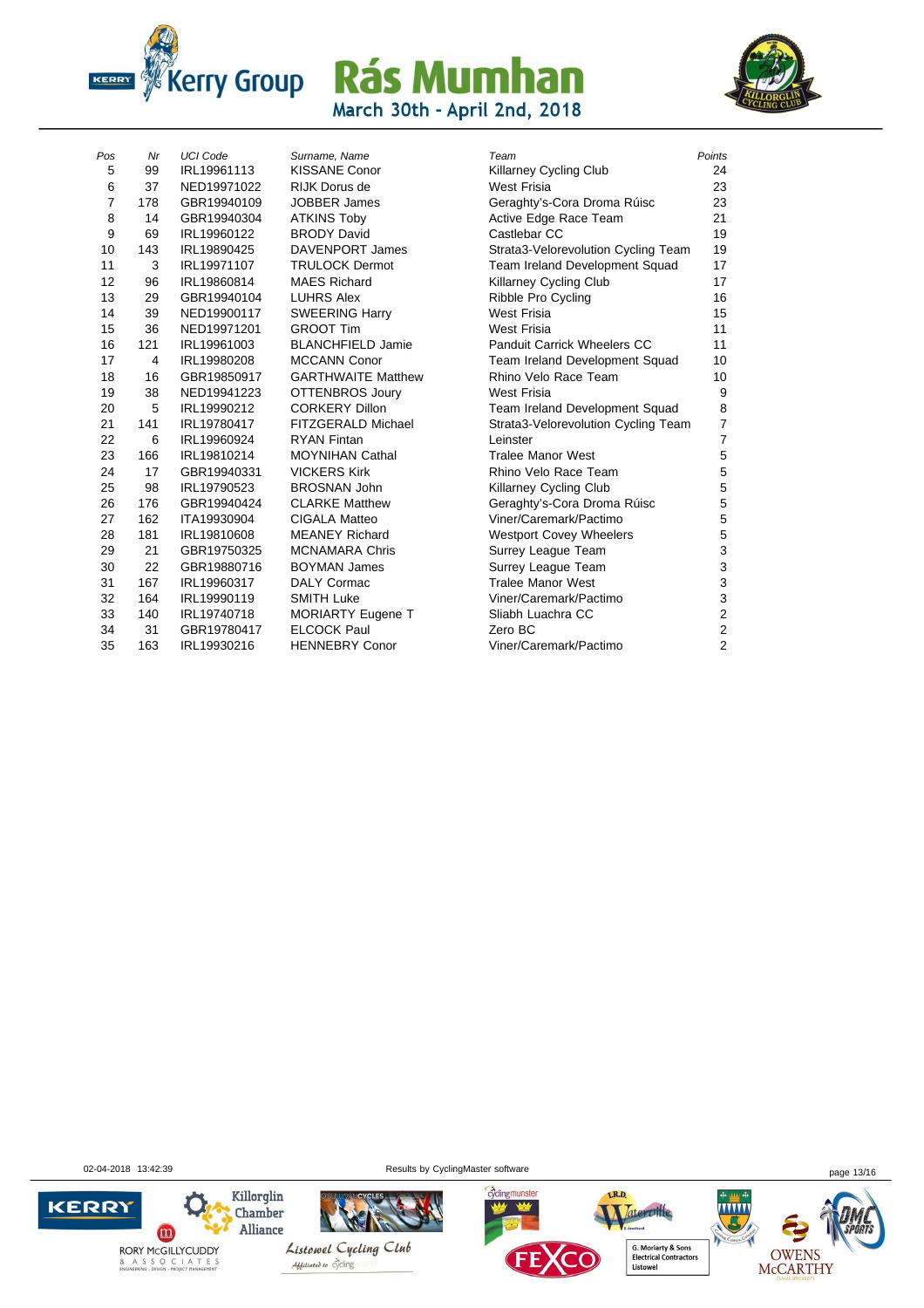



#### **Points Classification after Stage 4 : Killorglin and Beaufort (April 2nd)**

| Pos            | Nr             | Name                      | Team            | $\mathbf{1}$   | $\overline{c}$ | 3              | $\overline{\mathcal{A}}$ | Total          |
|----------------|----------------|---------------------------|-----------------|----------------|----------------|----------------|--------------------------|----------------|
| 1              | 29             | <b>LUHRS Alex</b>         | Ribble          | 15             |                |                | 13                       | 28             |
| $\overline{2}$ | 163            | <b>HENNEBRY Conor</b>     | Viner           | 11             |                | 15             |                          | 26             |
| 3              | 162            | <b>CIGALA Matteo</b>      | Viner           | 9              | 13             |                |                          | 22             |
| $\overline{4}$ | 14             | <b>ATKINS Toby</b>        | Act.Edge        | 13             |                | 6              |                          | 19             |
| 5              | 176            | <b>CLARKE Matthew</b>     | Geraghty        |                |                | 10             | 9                        | 19             |
| 6              | 37             | RIJK Dorus de             | W.Frisia        | 6              |                | $\overline{7}$ | 5                        | 18             |
| $\overline{7}$ | 3              | <b>TRULOCK Dermot</b>     | IRL Dev.        |                |                | 13             | 4                        | 17             |
| 8              | $\overline{2}$ | <b>MCDUNPHY Conn</b>      | IRL Dev.        |                | $\overline{7}$ | 9              |                          | 16             |
| 9              | 6              | <b>RYAN Fintan</b>        | Leinster        | 8              |                |                | 8                        | 16             |
| 10             | 40             | <b>BEEN Wouter</b>        | W.Frisia        |                | 15             |                |                          | 15             |
| 11             | 38             | <b>OTTENBROS Joury</b>    | W.Frisia        |                |                |                | 15                       | 15             |
| 12             | 5              | <b>CORKERY Dillon</b>     | IRL Dev.        | $\overline{7}$ |                |                | 6                        | 13             |
| 13             | 142            | <b>LAVERY Philip</b>      | Strata3         |                |                | 11             |                          | 11             |
| 14             | 171            | <b>MURNANE Conor</b>      | <b>UCD Fitz</b> |                |                |                | 11                       | 11             |
| 15             | 39             | <b>SWEERING Harry</b>     | W.Frisia        |                | 11             |                |                          | 11             |
| 16             | 16             | <b>GARTHWAITE Matthew</b> | Rhino           |                | 10             |                |                          | 10             |
| 17             | 96             | <b>MAES Richard</b>       | Kill.CC         |                |                |                | 10                       | 10             |
| 18             | 17             | <b>VICKERS Kirk</b>       | Rhino           | 10             |                |                |                          | 10             |
| 19             | $\mathbf{1}$   | <b>MCKENNA Sean</b>       | IRL Dev.        |                | 9              |                |                          | 9              |
| 20             | 18             | <b>HAYWARD Oliver</b>     | Rhino           |                |                | 8              |                          | 8              |
| 21             | 165            | <b>MCLAUGHLIN Ronan</b>   | Viner           | 4              | 4              |                |                          | 8              |
| 22             | 143            | <b>DAVENPORT James</b>    | Strata3         |                | 8              |                |                          | 8              |
| 23             | 102            | <b>RYAN Simon</b>         | Kill.PH         |                |                |                | $\overline{7}$           | $\overline{7}$ |
| 24             | 145            | MURRAY Stephen            | Strata3         |                | 6              |                |                          | 6              |
| 25             | 178            | <b>JOBBER James</b>       | Geraghty        |                |                | 5              |                          | 5              |
| 26             | 4              | <b>MCCANN Conor</b>       | IRL Dev.        | 5              |                |                |                          | 5              |
| 27             | 20             | <b>FERGUSON Callum</b>    | Rhino           |                | 5              |                |                          | 5              |
| 28             | 161            | <b>LACEY Seán</b>         | Viner           |                |                | 4              |                          | $\overline{4}$ |

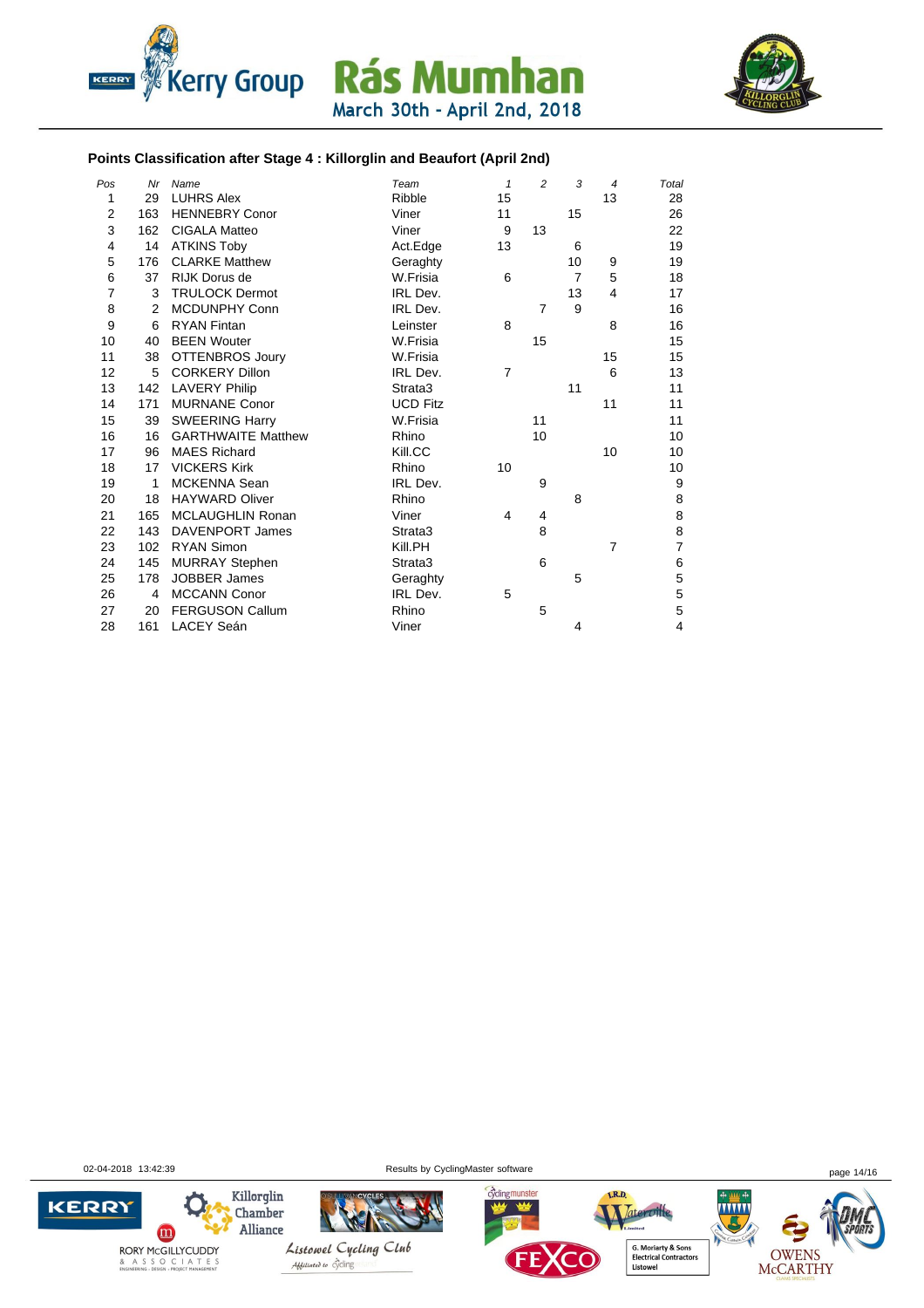



#### **Team Classification Stage 4 : Killorglin and Beaufort (April 2nd)**

| Pos            | Team                                |                 | Time    | Gap   |
|----------------|-------------------------------------|-----------------|---------|-------|
| 1              | Team Ireland Development Squad      | IRL Dev.        | 7:24:36 |       |
| $\overline{2}$ | <b>Killarney Cycling Club</b>       | Kill.CC         | 7:24:36 |       |
| 3              | <b>West Frisia</b>                  | W.Frisia        | 7:24:36 |       |
| 4              | Rhino Velo Race Team                | Rhino           | 7:24:36 |       |
| 5              | Leinster                            | Leinster        | 7.24.36 |       |
| 6              | Zero BC                             | Zero            | 7:24:36 |       |
| $\overline{7}$ | Viner/Caremark/Pactimo              | Viner           | 7:24:36 |       |
| 8              | <b>Tralee Manor West</b>            | Tralee          | 7:24:36 |       |
| 9              | <b>Blarney CC-Blarney Castle</b>    | Blarney         | 7:24:36 |       |
| 10             | Surrey League Team                  | Surrey          | 7:25:07 | 0:31  |
| 11             | Geraghty's-Cora Droma Rúisc         | Geraghty        | 7:25:09 | 0:33  |
| 12             | St Tiernans Cycling Club            | <b>Tiernans</b> | 7:25:13 | 0:37  |
| 13             | Team Gerard/DHL                     | Gerard          | 7:26:44 | 2:08  |
| 14             | <b>UCD Fitz Cycles</b>              | <b>UCD Fitz</b> | 7:27:44 | 3:08  |
| 15             | Killarney Park Hotel                | Kill.PH         | 7:27:44 | 3:08  |
| 16             | Arcane Cycling Club                 | Arcane          | 7:27:44 | 3:08  |
| 17             | Strata3-Velorevolution Cycling Team | Strata3         | 7:27:44 | 3:08  |
| 18             | Ribble Pro Cycling                  | Ribble          | 7:29:14 | 4:38  |
| 19             | Castlebar CC                        | Castlebar       | 7:29:51 | 5:15  |
| 20             | Active Edge Race Team               | Act.Edge        | 7:30:52 | 6:16  |
| 21             | Sliabh Luachra CC                   | Sliabh          | 7:31:52 | 7:16  |
| 22             | Lucan Cycling Road Club             | Lucan           | 7:31:52 | 7:16  |
| 23             | <b>Ballina CC</b>                   | Ballina         | 7:31:52 | 7:16  |
| 24             | Scott - Orwell Wheelers             | Scott-O         | 7:33:22 | 8:46  |
| 25             | De Ronde Van Cork                   | Ronde           | 7:33:52 | 9:16  |
| 26             | Joe Daly Orwell                     | Orwell          | 7:34:20 | 9:44  |
| 27             | Dublin Blanco                       | Dublin          | 7:34:52 | 10:16 |
| 28             | 010.ie ZeroOneZero                  | 010.ie          | 7:37:00 | 12:24 |
| 29             | Planetx/Carnac                      | Carnac          | 7:40:00 | 15:24 |
| 30             | Longford Cycling Club               | Longford        | 7:40:30 | 15:54 |